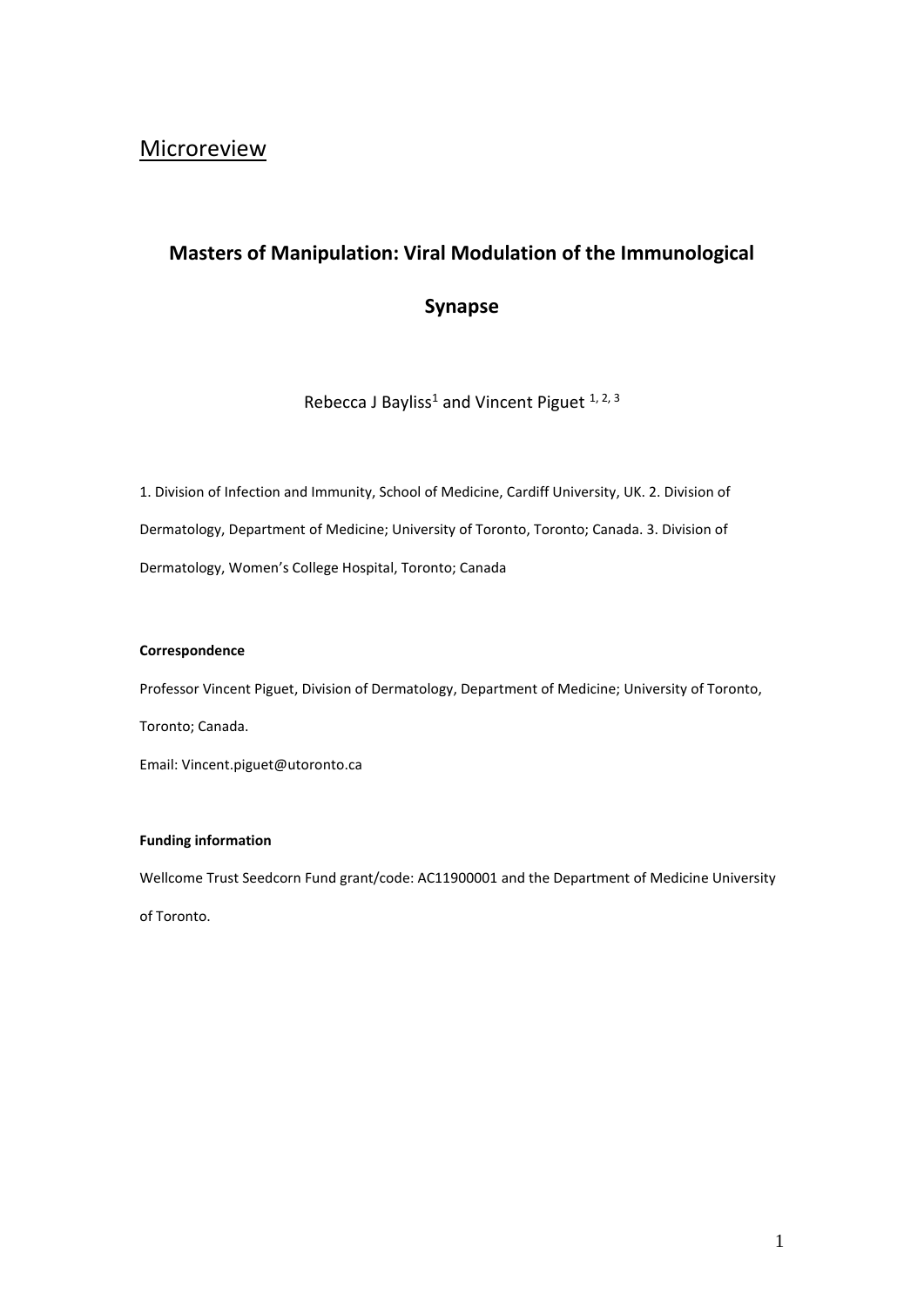# **Abstract**

In order to thrive, viruses have evolved to manipulate host cell machinery for their own benefit. One major obstacle faced by pathogens is the immunological synapse. To enable efficient replication and latency in immune cells viruses have developed a range of strategies to manipulate cellular processes involved in IS formation to evade immune detection and control T-cell activation.

In *vitro*, viruses such as HIV-1 and HTLV-1 utilise structures known as virological synapses to aid transmission of viral particles from cell-to-cell in a process termed *trans*-infection. The formation of the virological synapse provides a gateway for virus to be transferred between cells avoiding the extracellular space, preventing antibody neutralisation or recognition by complement.

This review looks at how viruses are able to subvert intracellular signalling to modulate immune function to their advantage and explores the role synapse formation has in viral persistence and cell-cell transmission.

#### **KEYWORDS**

Dendritic cell, HIV-1, HTLV-, immunological synapse, T-cell, virological synapse, virus.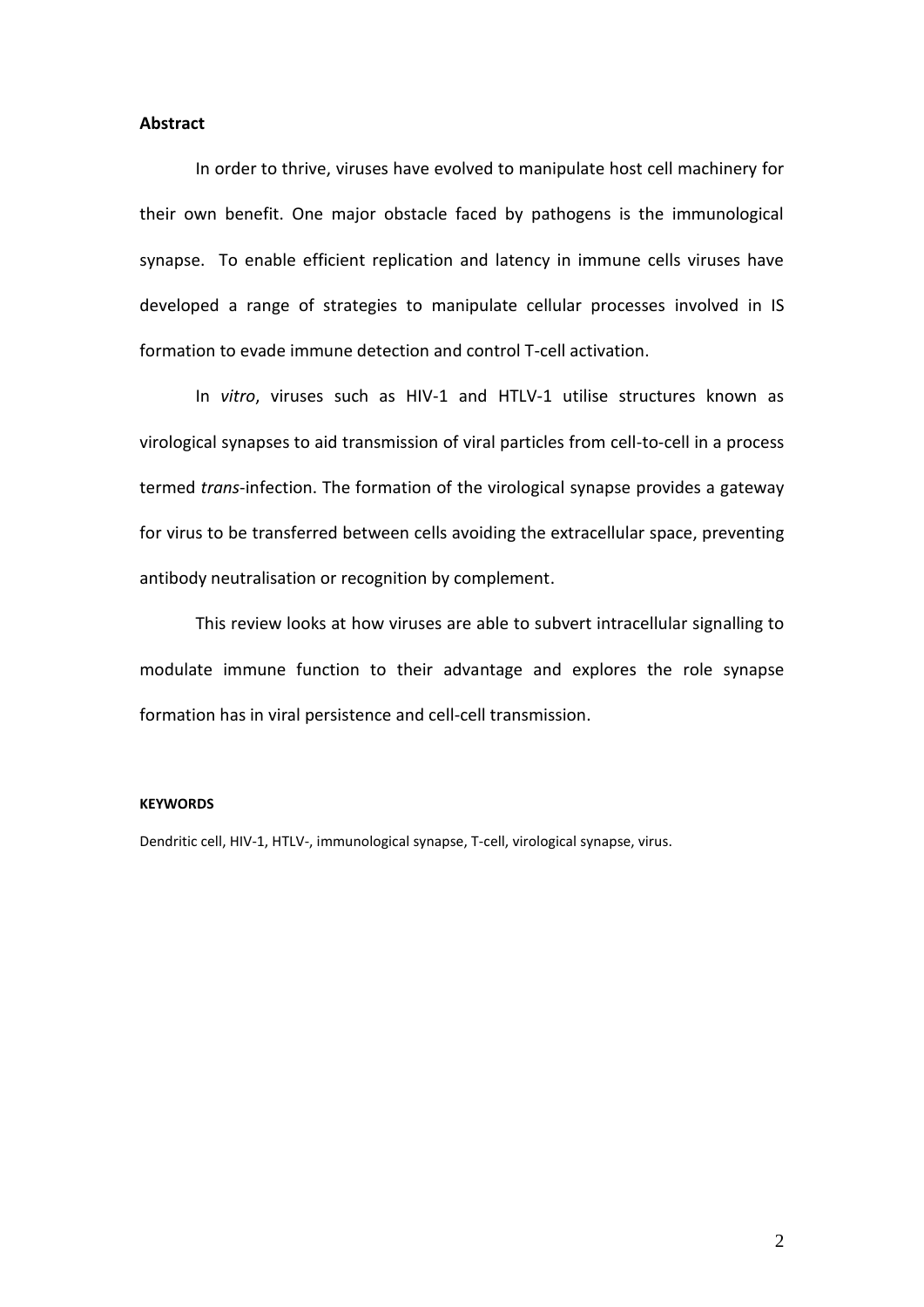# **1 INTRODUCTION**

The adaptive immune response is essential for the control of pathogen invasion and is regulated by co-ordinated communication between immune cells. This contact is directed either via membrane-bound receptors or via the secretion of cytokines and lytic granules in response to chemokines on the surface of Antigen Presenting Cells (APCs). The interaction has been termed the immunological synapse (IS), a specialised zone of contact between two immune cells to allow the exchange of materials. Synapses can be formed between two cells, T-cell-T-cell (Dustin *et al.*, 1998, Monks *et al.*, 1998), T-cell-B-cell (Batista *et al.*, 2001) and APC-T-cell (Grakoui *et al.*, 1999), however the majority of work has centred on the latter. Numerous viruses including Human Immunodeficiency Virus (HIV), Respiratory Syncytial Virus (RSV) and Herpesvirus have evolved to express viral proteins that specifically target components of the IS with particular emphasis on the T-cell receptor (TCR) signalling cascade and lymphocyte function-associated antigen 1 (LFA-1) clustering, both essential for IS formation.

Classically, viruses initiate contact with a host cell via attachment to a specific receptor on the target cell surface, initiating viral uptake, viral replication and the production of progeny virus for onward release. Some T-lymphotropic viruses have developed a strategy to form a stable adhesive junction between an infected cell (effector) and uninfected cell (target), termed a virological synapse (VS). No fusion events take place between the cells; instead a junction is formed to transfer intact viral particles or genetic material. This process is termed *trans*-infection (Geijtenbeek *et al.*, 2000) and has been found to be significantly more efficient than infection via cell free virus *in vitro (Sourisseau et al., 2007)*. HIV-1 and Human T-Lymphotropic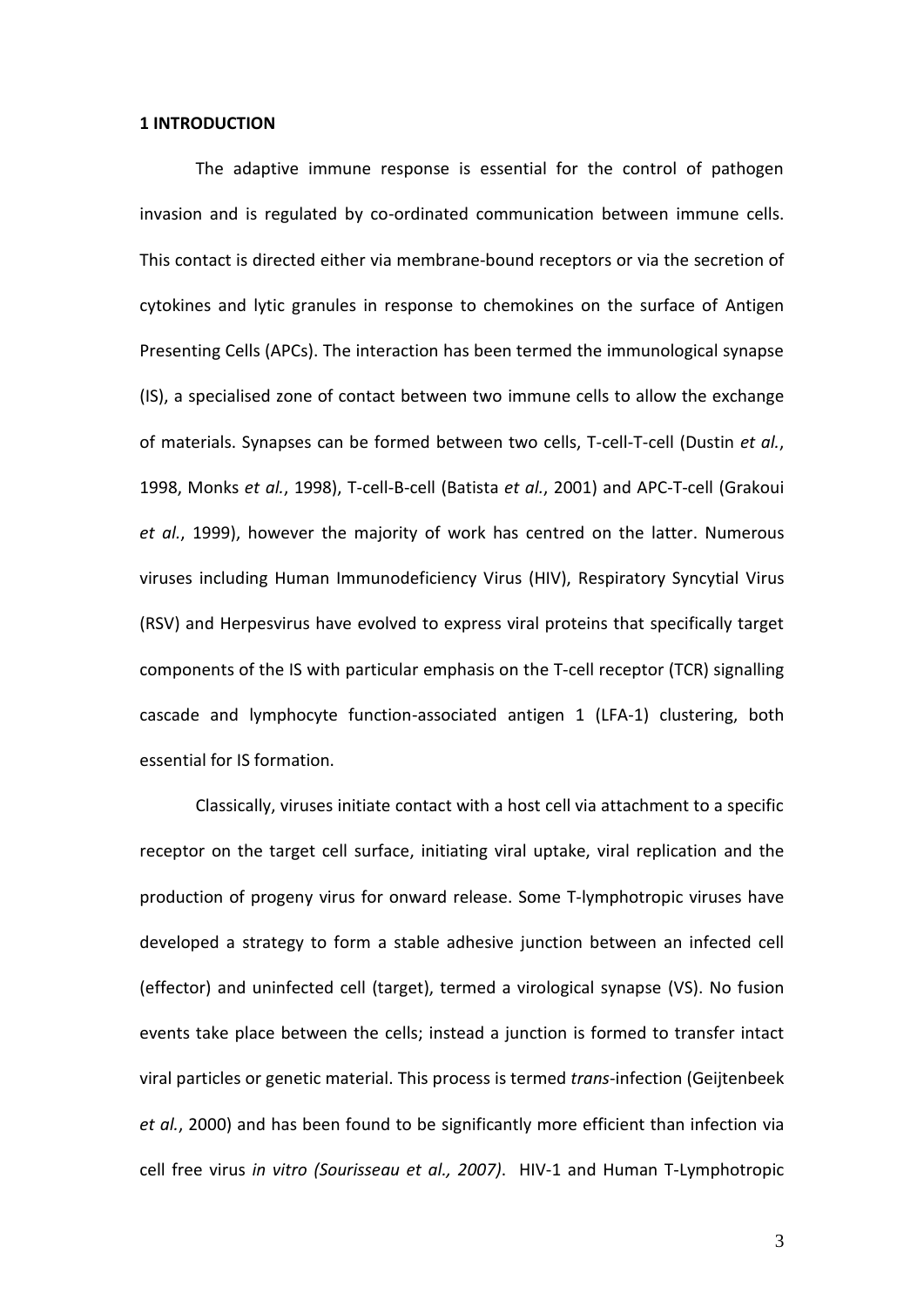Virus type 1 (HTLV-1) are two examples of viruses that trigger the polarisation of cellular machinery and cytoskeleton to form the VS at the cellular interface (Igakura *et al.*, 2003, Jolly *et al.*, 2007a). Transmission of virus from cell to cell in this manner allows the efficient infection of target cells without exposure to the immune system.

In this review we discuss the methods used by viruses to modulate host cellular machinery and signalling cascades to create a balance between rapid viral replication and establishment of latency. We go on to detail how HIV-1 and HTLV-1 use the VS to transfer virus cell to cell and the importance of this *in vivo*, and briefly look at how other viruses may use similar methods of cell-to-cell spread.

#### **2 IMMUNOLOGICAL SYNAPSE**

T-cell activation is dependent on the formation of the IS, once bound to an APC the T-cell is able to detect specific peptide-MHC complexes (Xie *et al.*, 2013) and respond by polarising receptors and directing membrane trafficking to the site of contact. The two cells form a stable but transient junction via receptor engagement. The synapse allows the secure secretion of cytokines and lytic granules to mount a tailored immune response to pathogens, used as a platform for the release of microvesicles to induce activation of signalling pathways (reviewed in (Dustin *et al.*, 2016)) and the extraction of pMHC from APC by T-cells during trogocytosis (Osborne *et al.*, 2012). Recognition of APC by T-cells results in the reorientation of the microtubule organising centre (MTOC), Golgi and endosomal compartments to the contact site along with receptors, co-receptors and adhesion molecules including Tcell receptor (TCR), CD4 or CD8, and the integrin's LFA-1 and intercellular adhesion molecule (ICAM)-1, respectively. Filamentous actin and actin interacting proteins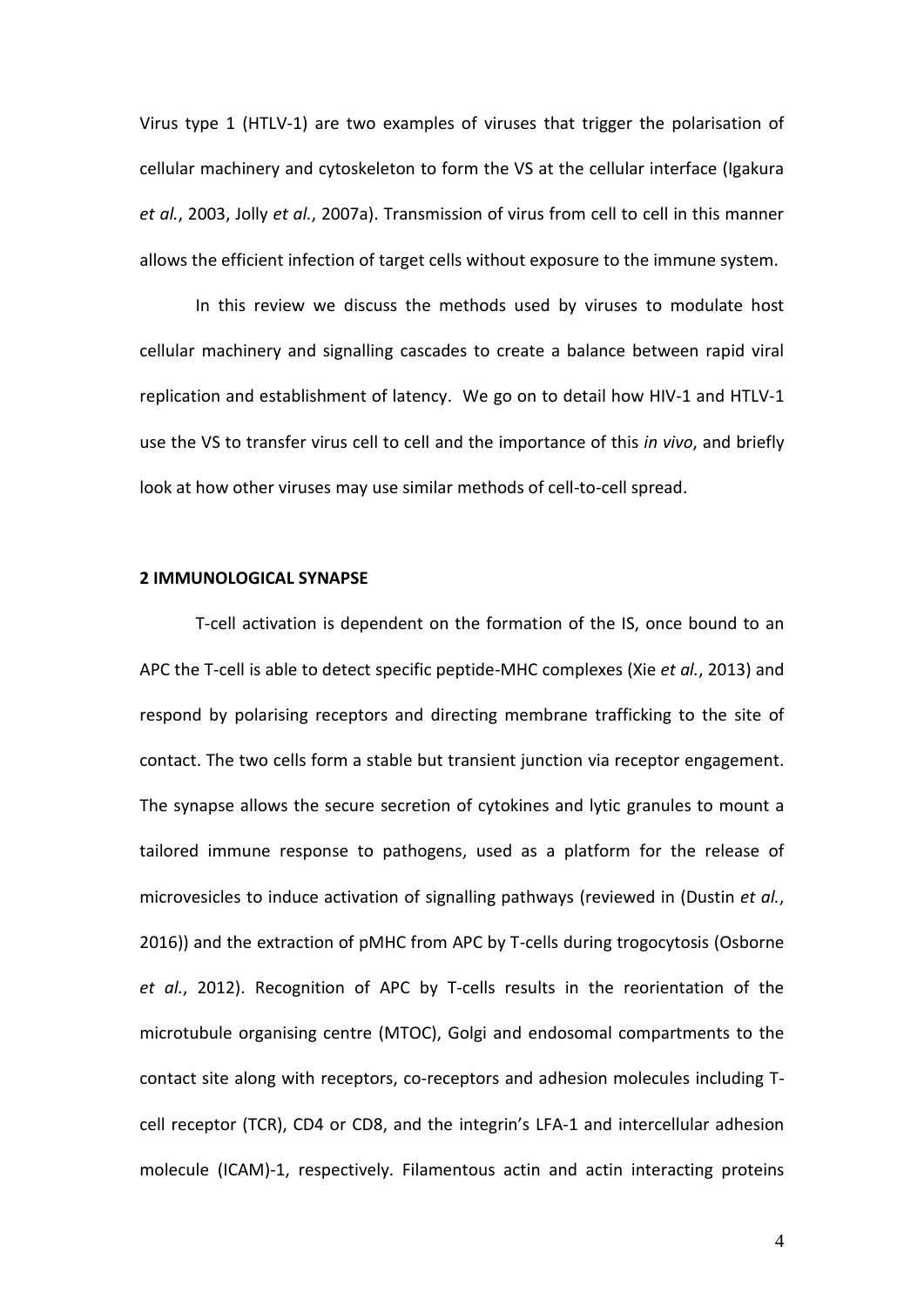including talin are also found to accumulate at the junction (Dustin *et al.*, 2016). Due to the redirection of membrane trafficking to this contact site the IS becomes a focal point for both exocytosis and endocytosis regulating the transfer of cellular components (Griffiths *et al.*, 2010).

The T-cell TCR engages with the APC Major Histocompatibility complex (pMHC) triggering IS assembly by forming a TCR/pMHC microcluster (MCs) at the contact site. The MC forms the centre of central supramolecular activation complexes (cSMAC). The peripheral supramolecular activation cluster (pSMAC) consisting of LFA-1/ICAM-1 forms a ring around the cSMAC. An additional distal layer (dSMAC) surrounds the pSMAC formed by f-actin associated with CD45. Additional proteins are recruited such as protein tyrosine kinases, Lck, ZAP-70 and PCKθ and adaptor protein talin through interaction with LFA-1 (Figure 1a). TCR engagement with pMHC induces transcriptional up regulation in naïve or resting T-cells, resulting in T-cell activation and proliferation (Dustin *et al.*, 2010).

# **2.1 Viral Manipulation of the Immunological Synapse**

In order to establish an infection within a host, pathogens must adapt to the hostile environment imposed by the immune system by evading detection by surveilling immune cells. Viruses have evolved multiple strategies to hijack and manipulate host cell signalling and machinery to aid their own propagation and persistence. T-lymphotropic viruses are able to strike a balance between subversion of intracellular signalling and trafficking to impair IS formation and T-cell activation, whilst still allowing sufficient T-cell activation to maintain viral replication. Viruses such as retroviruses, herpesviruses and paramyxoviruses have developed specific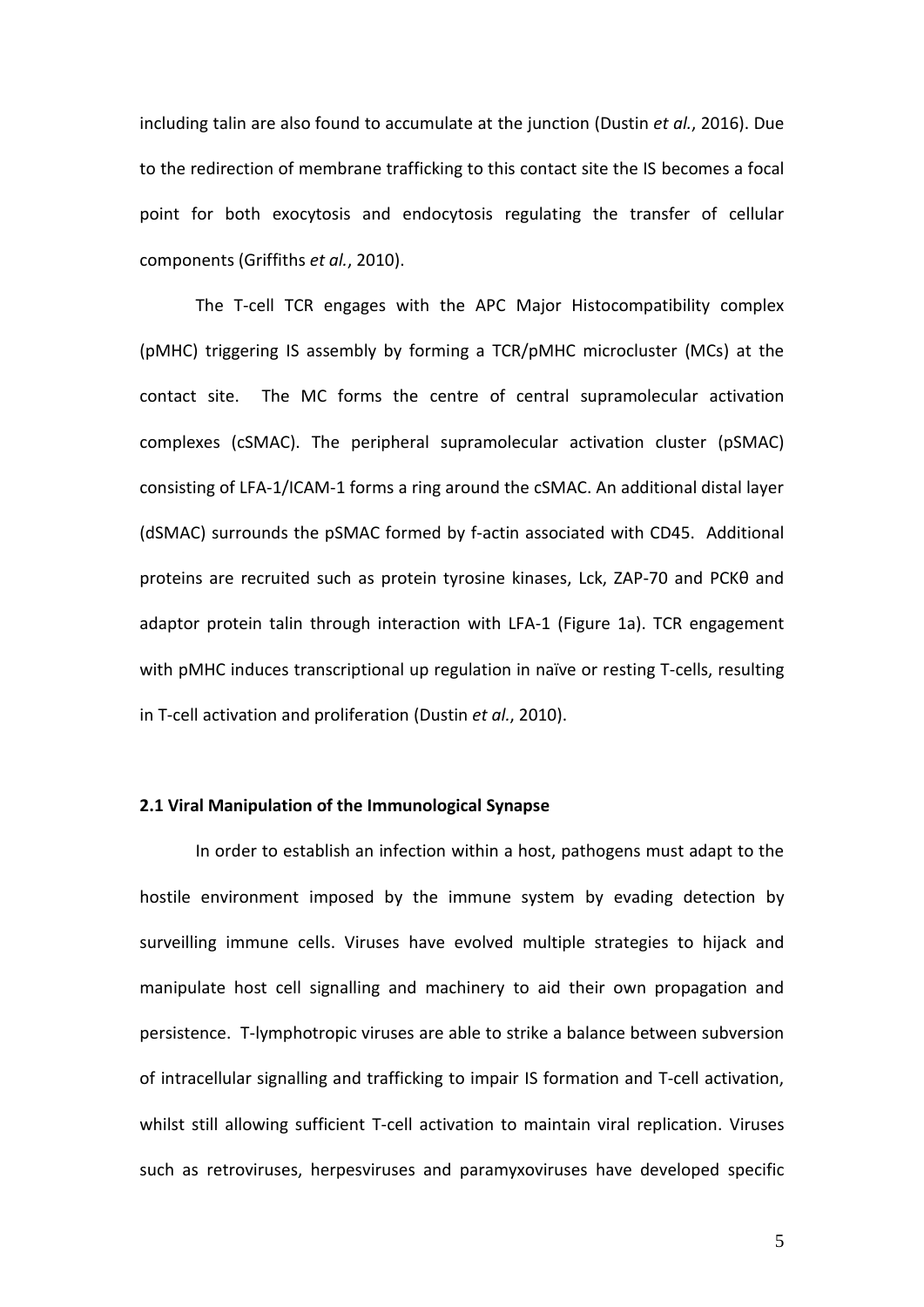mechanisms to alter TCR regulated pathways resulting in inhibition of IS formation and immune detection, whilst promoting viral replication and release of progeny virus.

#### **2.1.1 HIV-1 NEF**

HIV-1 and primate Simian Immunodeficiency Viruses (SIV) genomes encode several accessory proteins (*nef, vif, vpu, vpr* and in the case of SIV *vpx*). *Vif, vpu, vpr*  and *vpx* are linked to the subfamily of ubiquitin ligases and induce the proteosomal degradation of cellular restriction factors, suppressing antiviral activity to allow efficient viral propagation and release. Nef is a key viral protein that is expressed in early infection and determines viral pathogenicity *in vivo* (Kestler *et al.*, 1991).

Nef has been found to regulate several aspects of the host cell including the intracellular trafficking and downregulation of cellular surface proteins. CD4 (Piguet *et al.*, 1999), CCR5 (Michel *et al.*, 2005) MHC1 and II (Piguet *et al.*, 2000), CD28 (Swigut *et al.*, 2001) and SERINCs (Rosa *et al.*, 2015, Usami *et al.*, 2015) are down regulated, whereas dendritic cell-specific ICAM grabbing non-integrin (DC-SIGN) is upregulated (Sol-Foulon *et al.*, 2002). However, LFA-1, ICAM-1 and ICAM-2 appear to remain unaffected (Thoulouze *et al.*, 2006). This approach allows HIV-1 to remain hidden in infected cells by controlling how the cell communicates with the rest of the immune system. An additional advantage to the downmodulation of the expression of viral receptors on the cell surface, such as CD4, help prevent subsequent reinfection with a closely related viral strain, avoiding 'superinfection' of the cell. Reviewed in (Nethe *et al.*, 2005).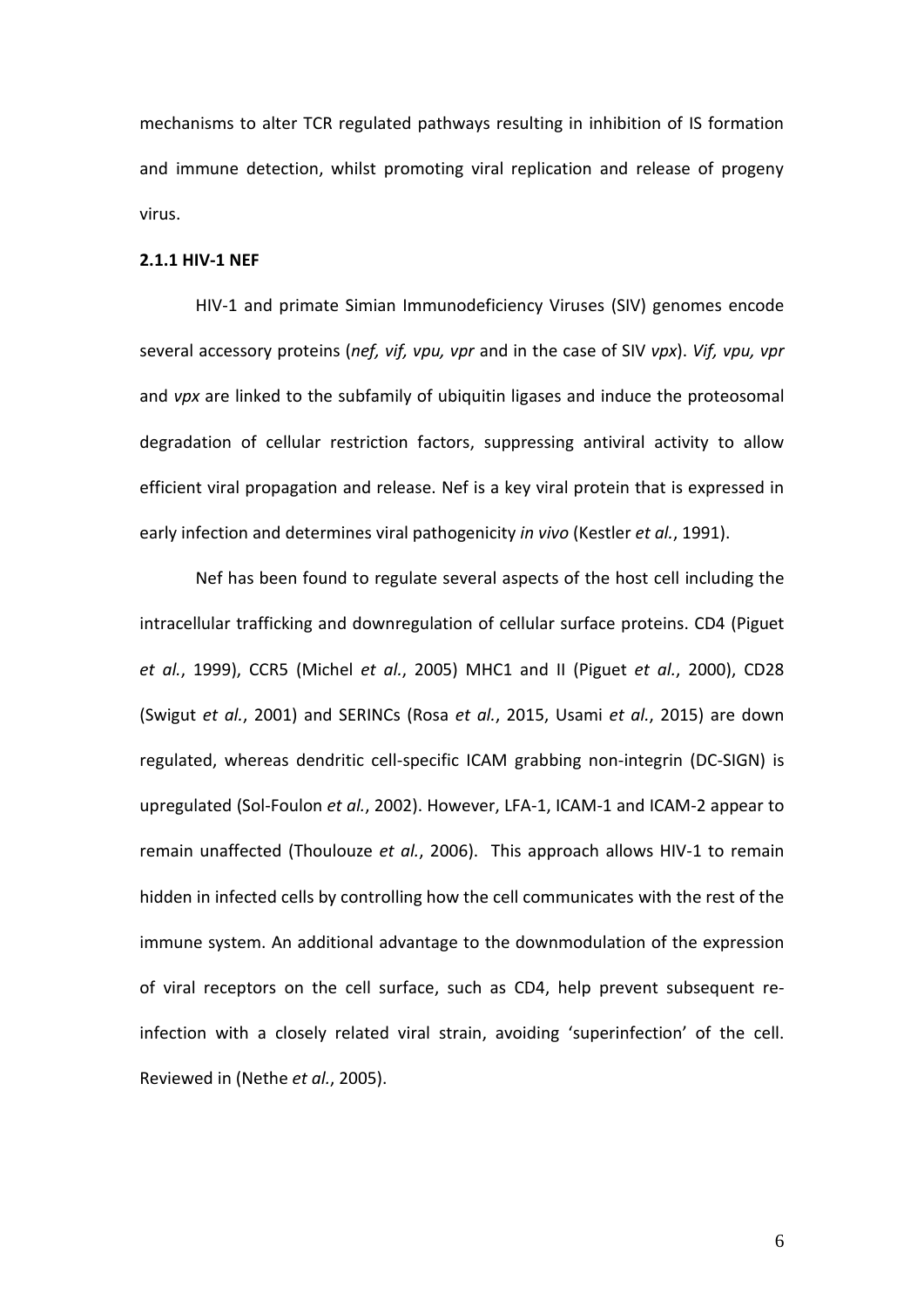

#### **Figure 1. Schematic representation of immunological (IS) and virological synapses (VS).**

(a) Immunological Synapse. In the target cells TCR interacts with pMHC on the effector cells to form a Microcluster (MC) or cSMAc. The pSMAC is formed via interaction of LFA-1/talin and ICAM1. Actin makes up the dSMAC. CD4/CD8, Lck, Zap-70 are also recruited to the contact sites of the target cells. (b) Virological synapse between T-cells. CD4 and CXCR4 expressed on the cell surface on the target cell interacts with viral Env presented at the plasma membrane of the effector cell and LFA-1 engages ICAM-1. Virus buds from the effector cell across the synapse and fuses with target T- cell. (c) Virological synapse between DC and T-cells. Actin, ICAM-1 and tetraspanins (CD81, CD63, CD9, and CD82) concentrate on the DC side, whereas CD4, CXCR4/CCR5 and LFA-1 polarise to the T-cell contact site. In immature DC, virus is captured via DC-SIGN and redistributed to the VS. Membrane extensions form between cells through the activation of Cdc42 through Env interaction with DC-SIGN. In mature DC, GM3 incorporated into the viral particles is targeted to Siglec-1 (CD169) trafficking virus to the plasma membrane. mDC extend actin membrane sheets around T-cell (target). (d) Potential drug delivery via the VS using nanoparticle technology. GM3 containing nanoparticles bind to Siglec-1 and induce VS formation therefore can be used for targeted drug delivery to T-cells via the VS. Liposomes coated in antibodies against LFA-1 containing siRNA against CCR5 can reduce HIV viral load.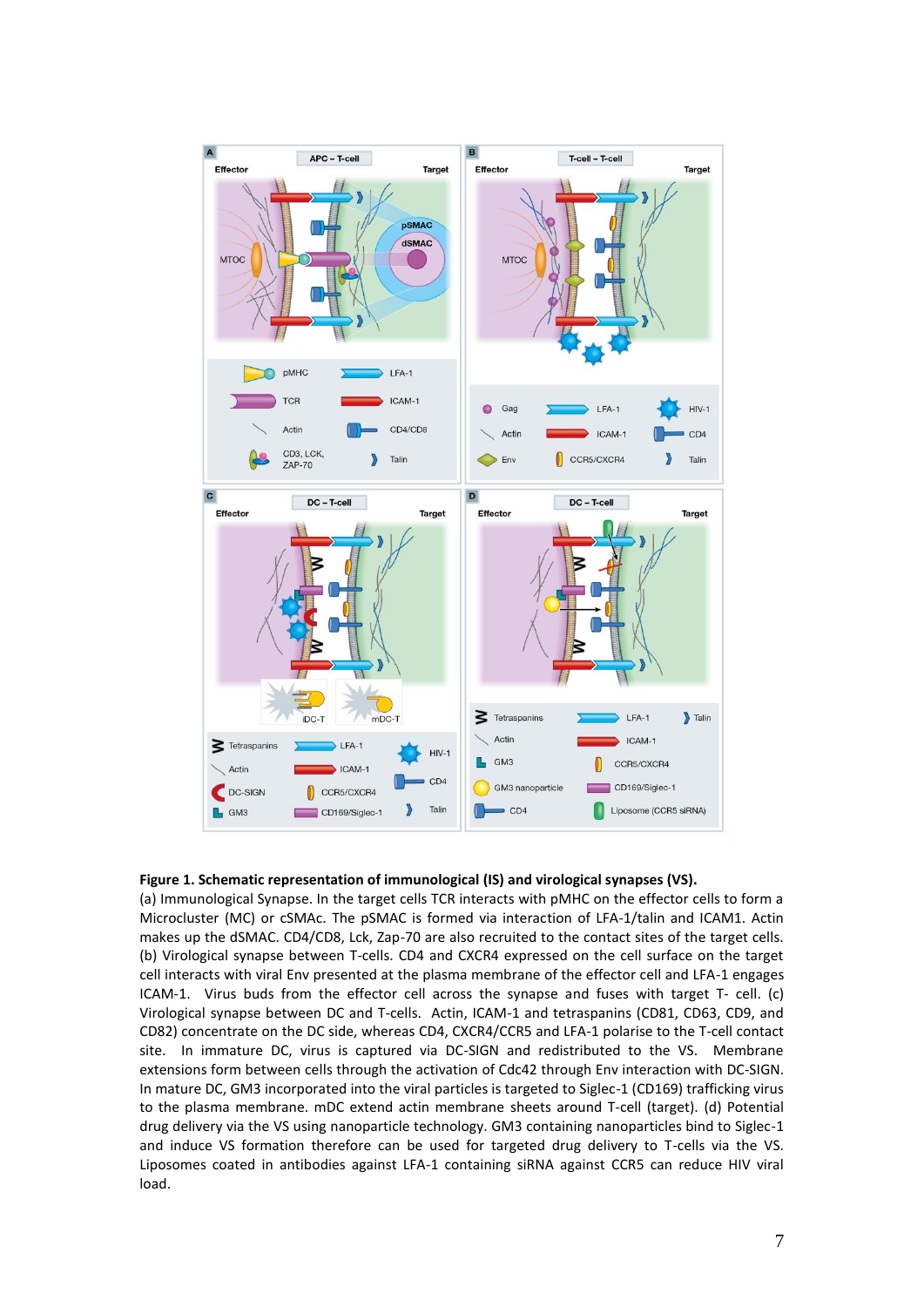Nef also targets intracellular signalling and protein trafficking pathways by interacting with various components of the TCR signalling cascade such as Vav-1 (Fackler *et al.*, 1999), Erk (Schrager *et al.*, 2002), PAK-2 (Renkema *et al.*, 1999) and PKθ (Smith *et al.*, 1996). The impeded trafficking of TCR receptor from the cell surface leads to retention in recycling endosomes along with Lck (Thoulouze *et al.*, 2006). In conjunction with downregulation of CD4 and CD28 (Brady *et al.*, 1993, Swigut *et al.*, 2001) and Nef's ability to disassociate CD4 from Lck and target it for degradation (Kim *et al.*, 1999) the targeted attack on TCR signalling reduces clustering at the IS and results in inefficient IS formation.

Nef is also an important regulator of actin cytoskeleton dynamics, through interactions with the GTPase exchange factor (GEF) Vav1, prompting cytoskeleton rearrangements and activation of c-Jun N-terminal kinase/stress-activated protein kinase cascade (Fackler *et al.*, 1999). Furthermore, Nef interacts with PAK-2 inhibiting the activity of neural Wiskott-Aldrich syndrome protein and Rac-1, both regulators of actin polymerization and T-cell activation (Haller *et al.*, 2006).

HIV has developed multiple strategies to alter receptor expression, signalling pathways and cytoskeleton rearrangements resulting in the inefficient formation of the IS. Non-pathogenic SIV is a prime example of how an efficient block to T-cell activation promotes viral persistence through immune evasion. SIV Nef disrupts the formation of IS between APC and T-cells through the efficient downregulation of TCR and CD28 therefore blocking T-cell responses to virally infected cells and avoiding apoptosis. In the case of HIV-1, some studies suggest Nef is less efficient at preventing IS formation due to a weaker downregulation of TCR and CD28 resulting in increased levels of T-cell activation and apoptosis (Arhel *et al.*, 2009). Thus,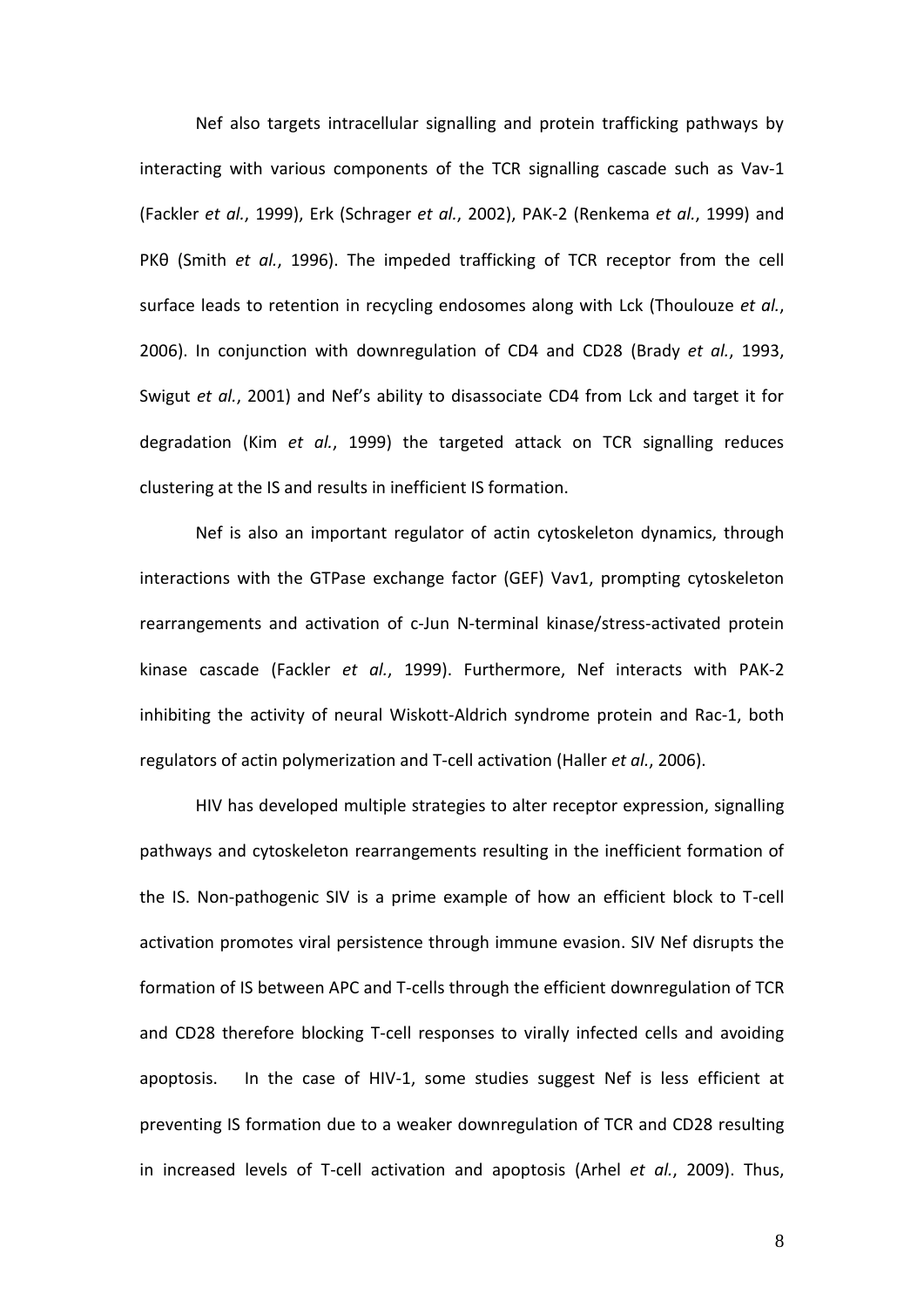successfully blocking T-cell activation reduces viral replication permitting prolonged viral production and persistence within the host, whereas failure to actively control T-cell activation increases replication ultimately resulting in increased pathogenicity and disease progression.

#### **2.1.2 What methods do other viruses use to modulate TCR signalling pathways?**

The paramyxovirus, human RSV is a causative agent of respiratory infections worldwide. The nonstructural genes carried by the virus control DC maturation and reduce antigen presentation to T-cells. The N protein is transported to the cell surface of the APC where it interacts in *trans* with TCR molecules. This interaction is believed to inhibit T-cell activation by downregulating TCR signalling and pMHC clustering resulting in inhibition of IS formation, reviewed by (Canedo-Marroquin *et al.*, 2017).

HTLV-1 has the ability to control T-cell activation for its own requirements. The HTLV protein  $P12^1$  expressed in early infection is capable of inducing T-cell activation by the activating transcription activator nuclear factor of activated T-cells and Interleukin-2 production (Albrecht *et al.*, 2002, Ding *et al.*, 2002, Ding *et al.*, 2003, Kim *et al.*, 2003). In addition, viral protein Tax is able to bypass TCR signalling and activate CD28, CD69 and CD5 expression (Chlichlia *et al.*, 1995) promoting T-cell activation. Conversely, HTLV-1 reduces TCR cell surface expression via downregulation of TCR genes (de Waal Malefyt *et al.*, 1990) and similarly blocks transcription of Lck (Koga *et al.*, 1989) thus controlling IS formation and activation of T-cells.

Herpes viruses establish lifelong latent infections in host cells. Human Herpes Virus 6 (HHV6) and HHV7 are able to subvert TCR signalling and intracellular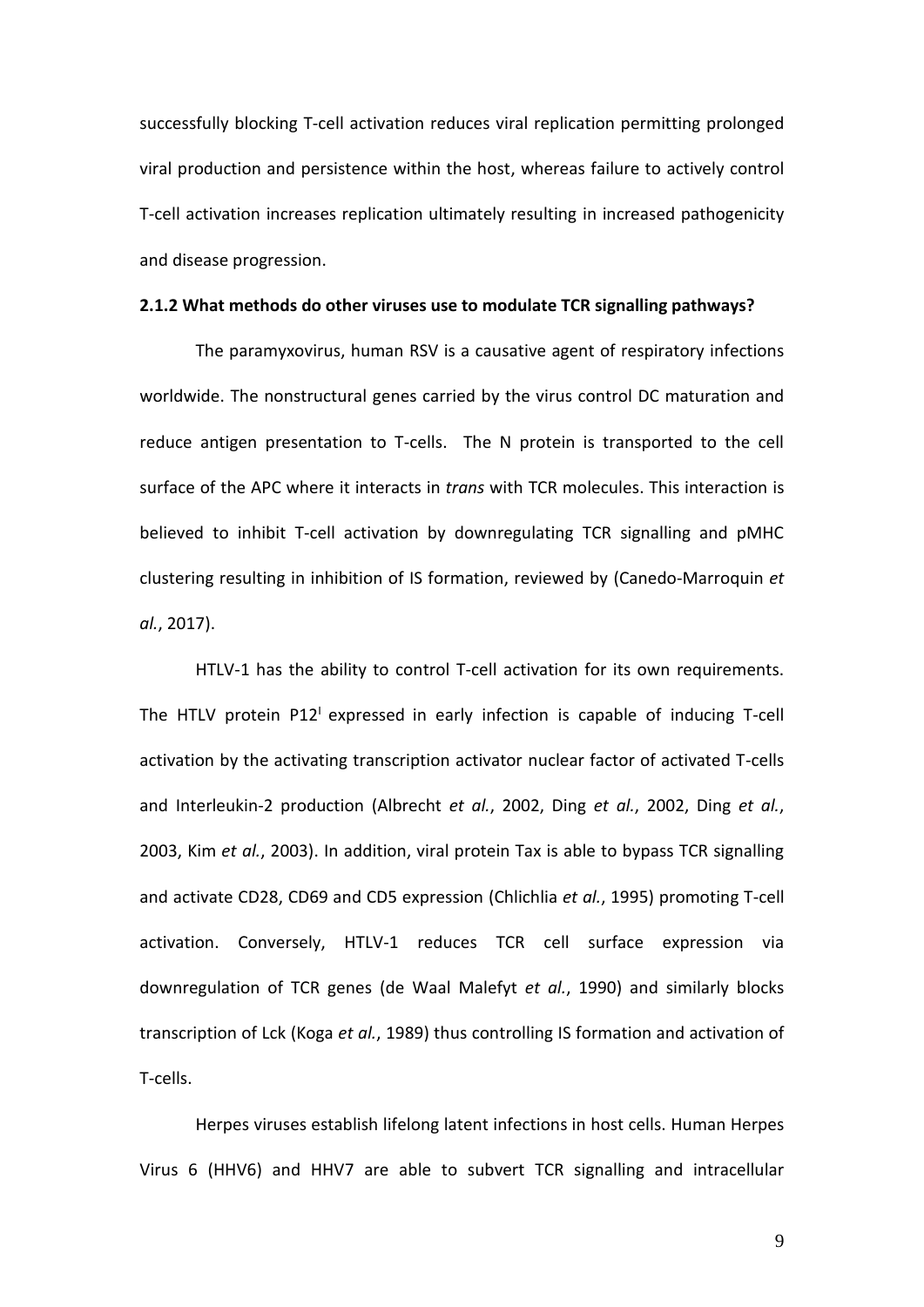trafficking of receptors TCR and CD4, but do not affect levels of Lck (Furukawa *et al.*, 1994, Secchiero *et al.*, 1997). This activity has been attributed to HHV6 U24, which blocks TCR receptors access to recycling endosomes (Sullivan *et al.*, 2008) and therefore prevents recycling back to the cell surface. Similarly, Herpes simplex virus (HSV) has also developed strategies to remodel TCR signalling to selectively activate TCR pathways. HSV ORF5 is tyrosine phosphorylated upon TCR stimulation, and able to interact with SH2- signalling proteins including Lck, which in turn activates TCR signal transduction to promote gene expression and persistent infection (Lee *et al.*, 2004).

Herpes Samari (HVS) is an oncogenic simian gamma 2 herpesvirus able to immortalise human T lymphocytes. HVS has multiple viral proteins aimed at TCR signalling inhibition. The viral protein Tip (tyrosine kinase interacting protein) interacts with Lck, and sequesters it along with TCR and LFA-1 in vesicular compartments (Jung *et al.*, 1995, Park *et al.*, 2003, Cho *et al.*, 2004, Cho *et al.*, 2006). Moreover, Tip interaction with the lysosomal protein p80, results in the degradation of the sequestered Lck (Park *et al.*, 2002) preventing downstream signalling events. Tip is also responsible for the downregulation of CD4 and TCR at the cell surface (Park *et al.*, 2003, Cho *et al.*, 2006), interfering with TCR signalling cascade and IS formation (Cho *et al.*, 2004).

Numerous other viruses have been reported to modulate the TCR signalling pathway to strike a balance between prompting replication and evading detection in the host. To date these include, Measles, Hepatitis C (Hep C), Vaccina virus (VV), and Epstein-Barr virus (EBV). For example, DC infected by Measles virus have been found to form unstable IS with T-cells (Shishkova *et al.*, 2007). Through the MV and F/H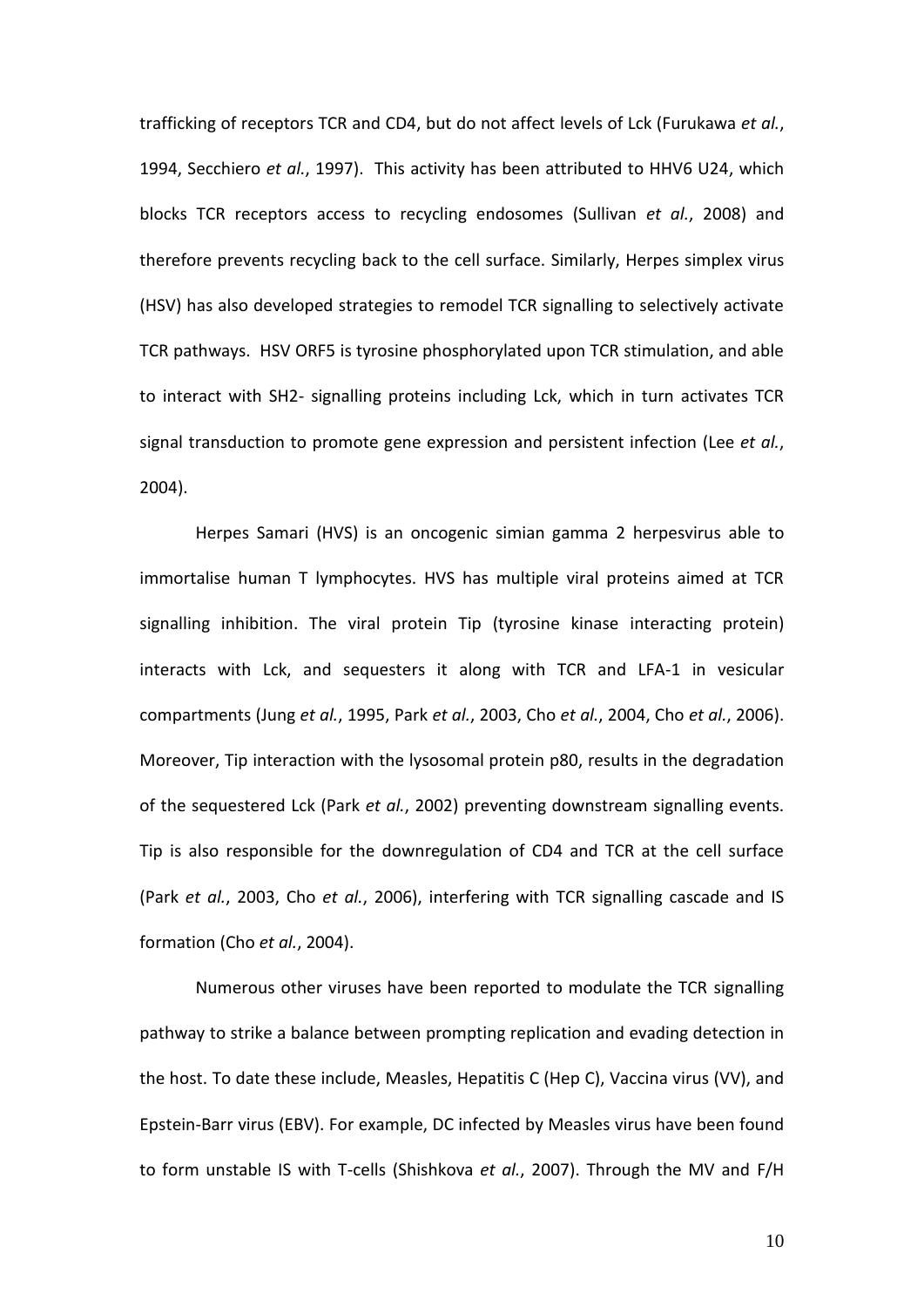complex T-cell activation is suppressed (Dubois *et al.*, 2001) and actin remodelling, Tcell polarisation and TCR clustering is inhibited at the IS (Niewiesk *et al.*, 1999, Muller *et al.*, 2006, Shishkova *et al.*, 2007). Similarly, HCV is reported to downregulate TCR in peripheral T-lymphocytes (Maki *et al.*, 2003), VV VH1 protein can block TCR activation of the IL-2 promoter (Alonso *et al.*, 2002), whereas EBV latent membrane protein LMP2A can bind to Lck, Fyn and ZAP-70 downregulating TCR and attenuated TCR signalling (Katzman *et al.*, 2004), reviewed in (Jerome, 2008).

Viruses have dedicated multiple specialised proteins to the modulation of TCR signalling showing how integral the IS is in pathogen recognition and killing. For many T-lymphotropic and APC viruses it is essential to replicate efficiently and rapidly but go undetected by the host immune system. These two requirements have evolved into controlled modulation of components of the IS and downstream T-cell activation. Viruses such as those mentioned strike this perfect balance, increasing T-cell activation at low levels to aid infection and replication whilst prevent TCR signalling and complete T-cell activation, to prevent over expression of viral proteins and apoptosis of the host cell.

# **3 VIROLOGICAL SYNAPSE**

The first details of VS were reported in HTLV-1 transfer between T-cells (Bangham, 2003) and has subsequently been a central topic of HIV-1 research in regard to transmission between T-cells (Jolly *et al.*, 2004) and Dendritic Cell (DC) to T-cell (McDonald *et al.*, 2003, Arrighi *et al.*, 2004, Turville *et al.*, 2004). In fact, HIV infected CD4+Tcells are reported to transmit virus via VS across penile urethral epithelium to macrophages within an *in vitro* reconstructed mucosal system where a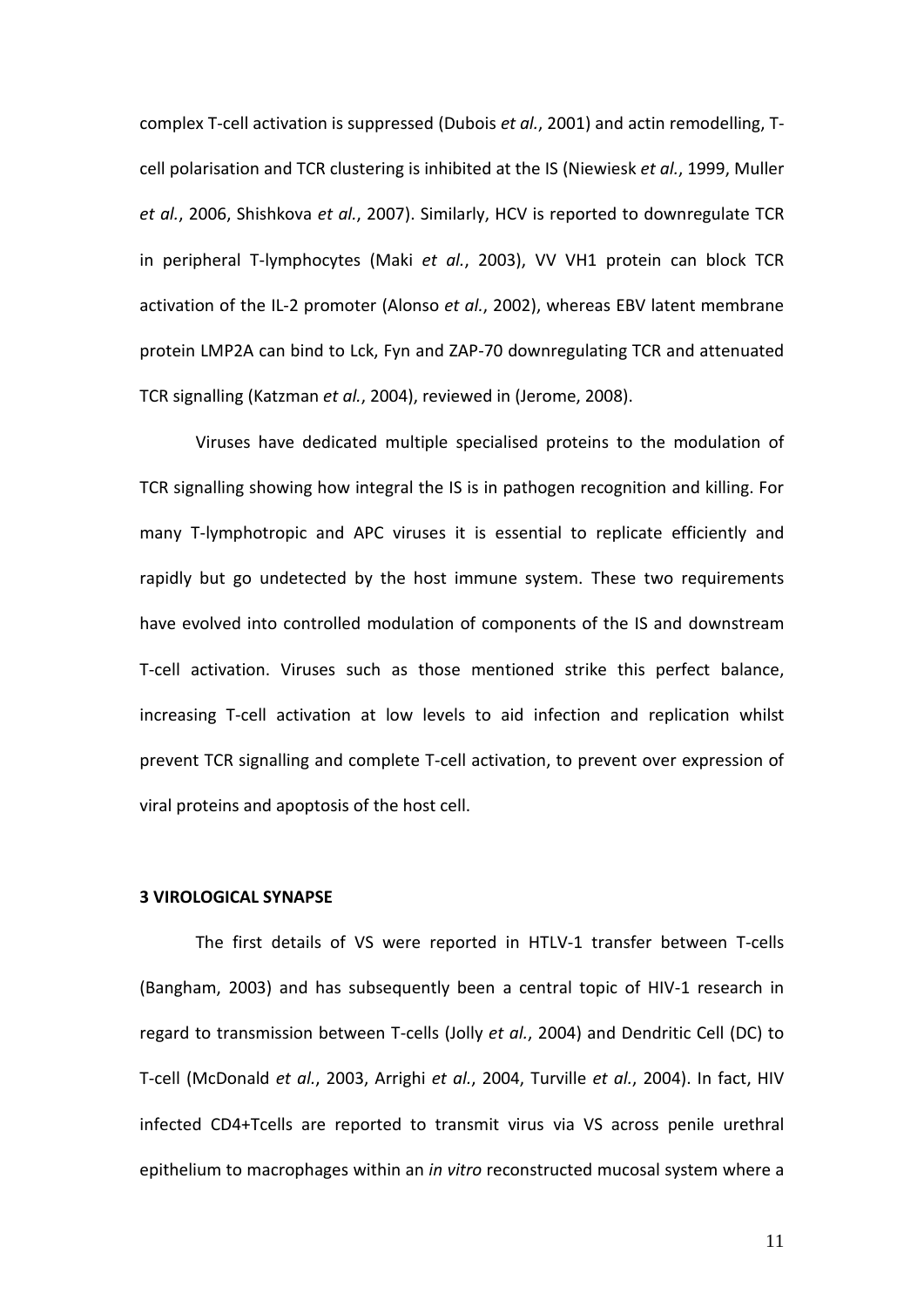latent infection could be established (Real *et al.*, 2018). The VS forms between an infected and uninfected cell forming a transient but stable junction to allow the transfer of viral particles. Although VS and IS share a similar structure, the VS has several unique features. The most important of which is that TCR is not found at the VS (Jolly *et al.*, 2004) and the VS lacks the defined MC or dSMAC of the mature IS (reviewed in (Vasiliver-Shamis *et al.*, 2010).

# **3.1 HIV-1 Virological Synapse**

# **3.1.1 T-cell to T-cell**

The VS is a transient, dynamic structure that forms upon recognition by the HIV glycoprotein gp120 expressed in the effector cell by the surface receptor CD4 on the target T-cell. The interaction results in the recruitment of the viral Gag polyprotein to the contact site (Jolly *et al.*, 2007a) potentially through an interaction with the tumor suppressor adenomatous polyposis coli protein that directly binds HIV-1 Gag, not only regulating the localization of viral components for HIV-1 assembly but by enhancing the VS cell-to-cell transmission of HIV-1 (Miyakawa *et al.*, 2017). This in turn triggers the recruitment of the HIV co-receptors CCR5 and CXCR4 along with cellular adhesion molecules ICAM-1 and LFA-1 to the VS. Tetraspanins and other surface proteins help form a stable VS to aid viral transmission (Jolly *et al.*, 2004, Jolly *et al.*, 2007b, Starling *et al.*, 2016). The gp120 interaction with CD4 also induces cytoskeleton rearrangements, remodels the actin cytoskeleton and LFA-1 induces the polarisation of the MTOC to the interface in the infected T-cell (Jolly *et al.*, 2007a, Starling *et al.*, 2016). Jolly et al (2004) observed recruitment of CD4, CXCR4, talin, actin and LFA-1 on the target cell when co-cultured with infected T-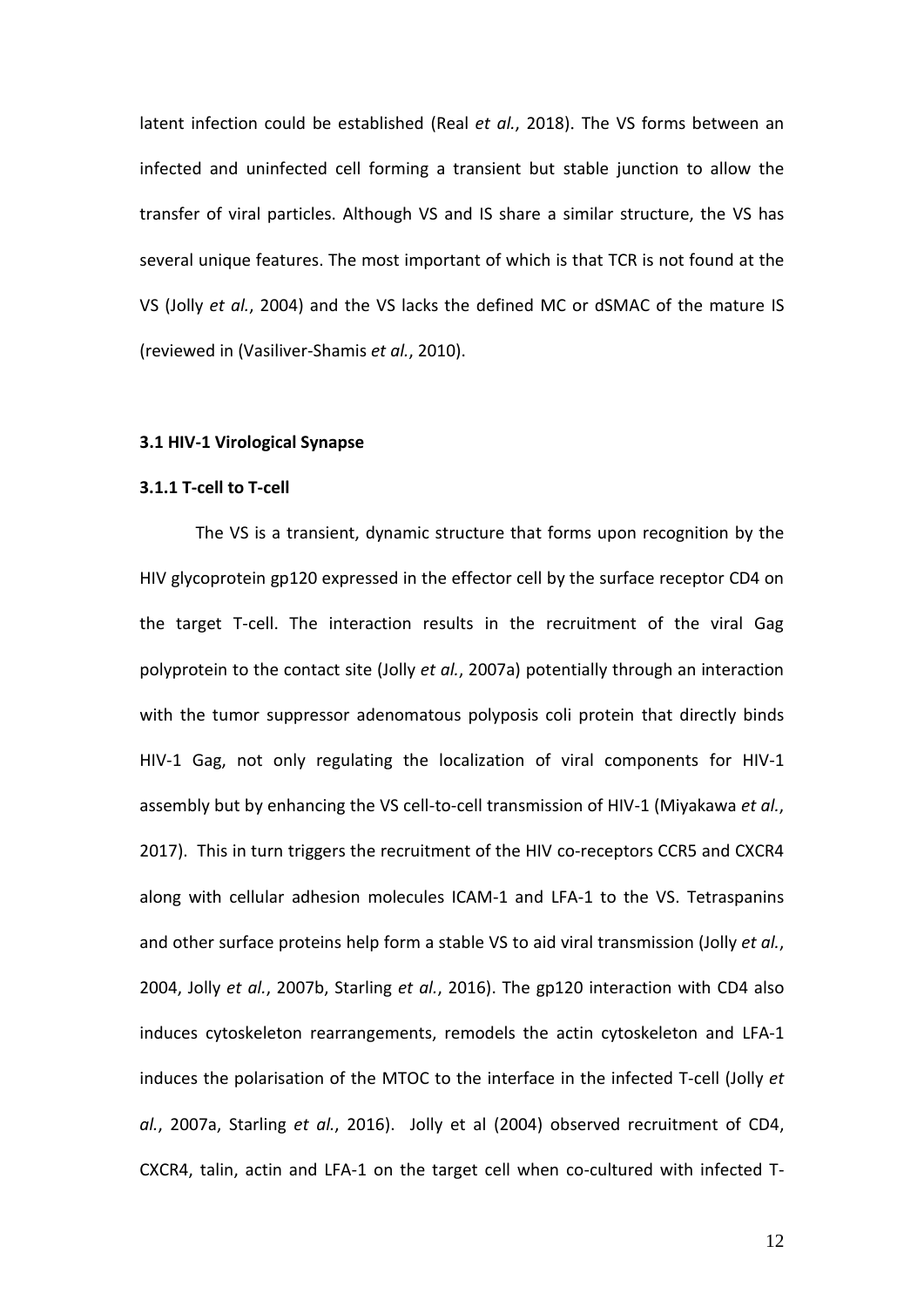cells. At the same time the recruitment of viral Env and Gag to the VS in the infected cell with actin concentrated at the intersection was seen (Figure 1b). More recently, a phosphoproteomic approach to analyse mixed populations of infected and uninfected T-cells identified over 200 cellular proteins involved in viral transfer. Despite the lack of antigen stimulation TCR signalling was identified as the most activated pathway in both infected and uninfected T-cells. It was concluded that activation of TCR, Lck and Zap70 in infected T-cells mediated by Env was essential for viral transfer to target T-cells (Len *et al.*, 2017).

The transmission of virus is thought to be instigated by direct budding of virions from infected to uninfected cells in the synaptic cleft and the probable fusion of virions with the plasma membrane of the target cell (Pearce-Pratt *et al.*, 1994, Fais *et al.*, 1995, Deschambeault *et al.*, 1999) (Figure 1b). After transfer to the recipient cell immature virus has been found to accumulate in endocytic compartments of the target T-cells leading to maturation of virions and viral membrane fusion, concealing the virus from detection by neutralising antibodies (Dale *et al.*, 2011).

# **3.1.2 DC to T-cell**

DC reside in the mucosal tissues and include several subpopulations, including Langerhans (LC) and myeloid DC. DC main role is to interact with and present pathogen-derived antigens to the adaptive immune system. These APC cells are perfectly positioned to encounter HIV in early sexual transmission (Zaitseva *et al.*, 1997). Indeed a subset of Vaginal Epithelial DC appear to be important for viral selection during the initial stages of infection as they preferentially replicate CCR5 viruses over CXCR4 and were found to be an important reservoir of infection *in vivo* (Pena-Cruz *et al.*, 2018). Exposure to pathogens results in stimulus of DC and their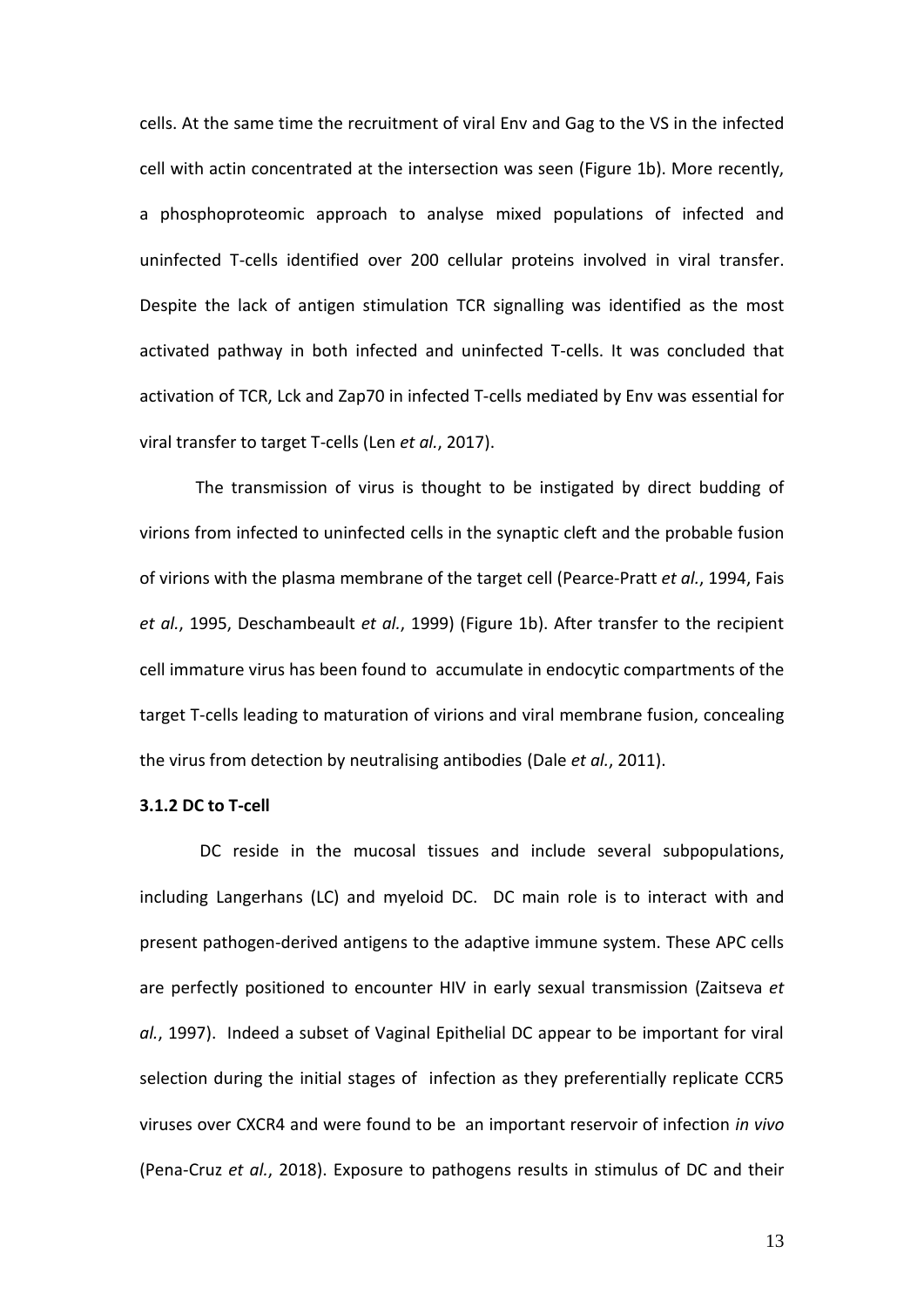subsequent maturation and migration to lymphoid tissue where they interact with antigen specific T-cells, leading to T-cell activation.

HIV-1 is able to infect DC; however infection levels are much lower than in CD4+ T- cells. DC possess several restriction factors to discourage replication, such as dNTP triphosphatase SAMHDI (Berger *et al.*, 2011, Hrecka *et al.*, 2011, Laguette *et al.*, 2011, Ryoo *et al.*, 2014), interestingly this is not the case for LC, instead the cytokine TGFβ signalling pathway is able to potently restrict replication at the transcriptional stage (Czubala *et al.*, 2016). Uptake in immature DC (iDC) is mediated via attachment to CD4, co-receptors CXCR4 or CCR5 and the c-type lectin DC-SIGN (Geijtenbeek *et al.*, 2000, Arrighi *et al.*, 2004), whereas LC use alternative c-type lectin, langerin (Turville *et al.*, 2002, Hu *et al.*, 2004). After entry into DC the transfer to target T-cells can occur by two main routes. Firstly, cis- infection which tends to occur in iDC and involves the productive replication and release of progeny virus. The second is *trans-*infection where DC capture virions, however productive infection is absent and whole intact viral particles are trafficked to T-cells via a virological synapse (Piguet *et al.*, 2007, Garcia *et al.*, 2008). *Trans*-infection is associated with mature DC (mDC). Attachment to DC-SIGN allows virus to remain infectious for prolonged periods of time in DC (Geijtenbeek *et al.*, 2000) despite the fact DC have a highly developed endolysosomal pathway (Blauvelt *et al.*, 1997, Turville *et al.*, 2004). This may, at least in part be attributed to the SNARE-associated protein Snapin downregulating Toll-like receptor 8 (TLR8) signalling in infected DC endosomes (Khatamzas *et al.*, 2017). Instead, virus is sequestered in endosomal derived compartments upon maturation (Garcia *et al.*, 2008, Wang *et al.*, 2017a). Compartments are found to be rich in tetaspanins such as CD81, CD82, CD9, and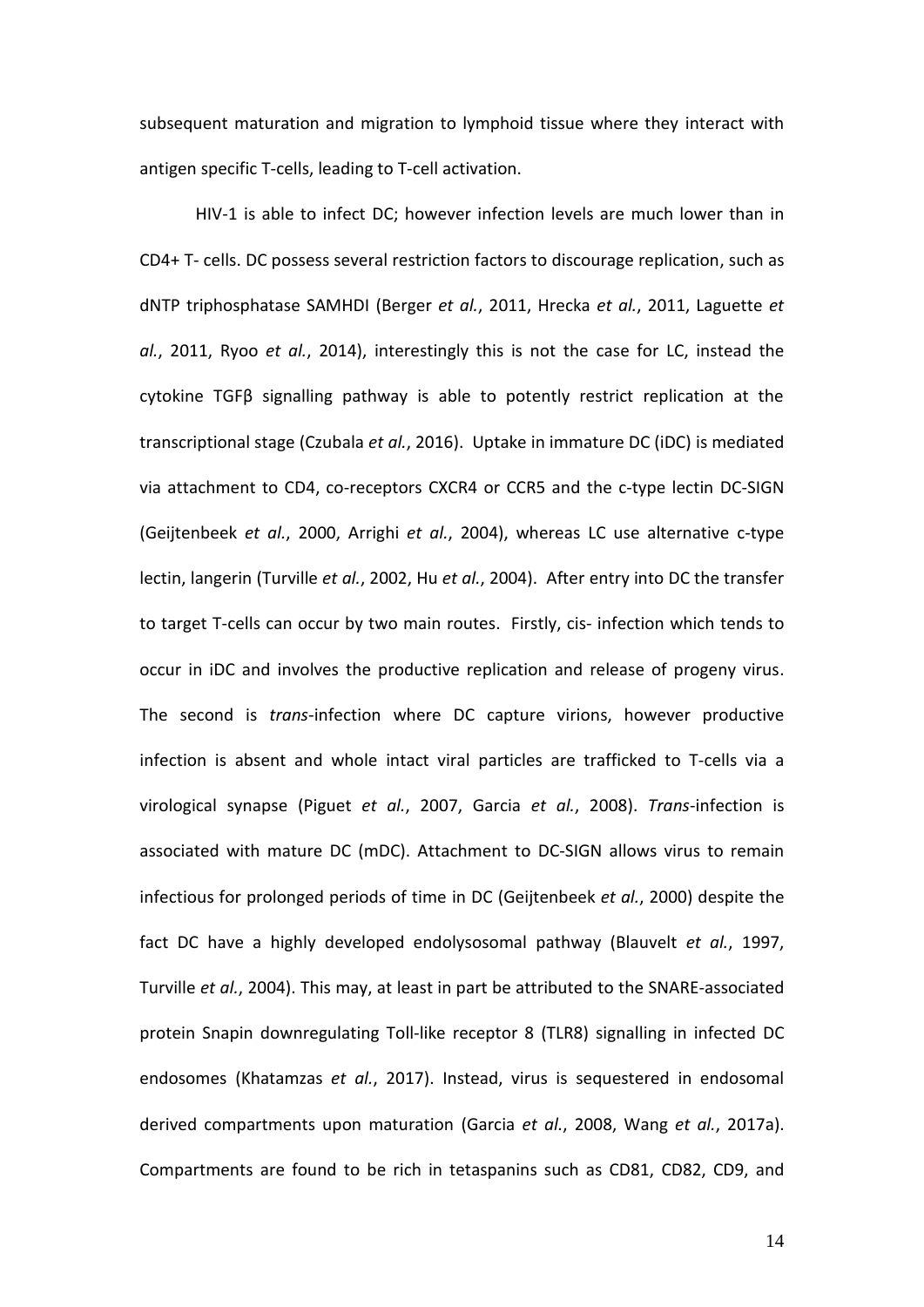CD63 but absent for lysosomal marker LAMP1 (Garcia *et al.*, 2008, Wang *et al.*, 2017a). In depth imaging studies have revealed these to be continuous with the cell membrane (Bennett *et al.*, 2009, Mlcochova *et al.*, 2013, Nkwe *et al.*, 2016), at least in the case of macrophages.

Upon contact of the DC with T-cell the enrichment of HIV near the cell surface allows formation of VS (McDonald *et al.*, 2003). Engagement of sialoadhesin CD169 (siglec-1) expressed on the surface of mDC with the ganglioside GM-3 contained in the viral membrane triggers relocation to the cell periphery to initiate VS formation (Izquierdo-Useros *et al.*, 2012a, Izquierdo-Useros *et al.*, 2012b, Puryear *et al.*, 2012, Puryear *et al.*, 2013a, Puryear *et al.*, 2013b). It has been recently reported that the interaction of these molecules alone is enough to initiate VS formation (Yu *et al.*, 2015). In DC there is an enrichment of tetraspanins, actin and ICAM-1 at the contact site, whereas adhesion molecule LFA1, HIV receptors CD4 CXCR4/CCR5 concentrate at the surface on the T-cell side (Geijtenbeek *et al.*, 2000, Garcia *et al.*, 2005, Cavrois *et al.*, 2007, Turville *et al.*, 2008, Yu *et al.*, 2008, Felts *et al.*, 2010) (Figure 1c). Disruption of actin remodelling and microtubules with inhibitors has been shown to prevent VS formation highlighting the importance of the role of the actin cytoskeleton in VS formation (Felts *et al.*, 2010, Nikolic *et al.*, 2011, Menager *et al.*, 2016).

Imaging of the VS has revealed the presence of extensive filopodial extensions extending from CD4+ T-cells to mDC, and evidence for the formation of sheet-like membrane extensions that extend around T-cells (Felts *et al.*, 2010, Do *et al.*, 2014) (Figure 1c). In iDC the formation of membrane extensions are induced via the interaction of HIV Env with DC-SIGN which in turn activates the GTPase CDC42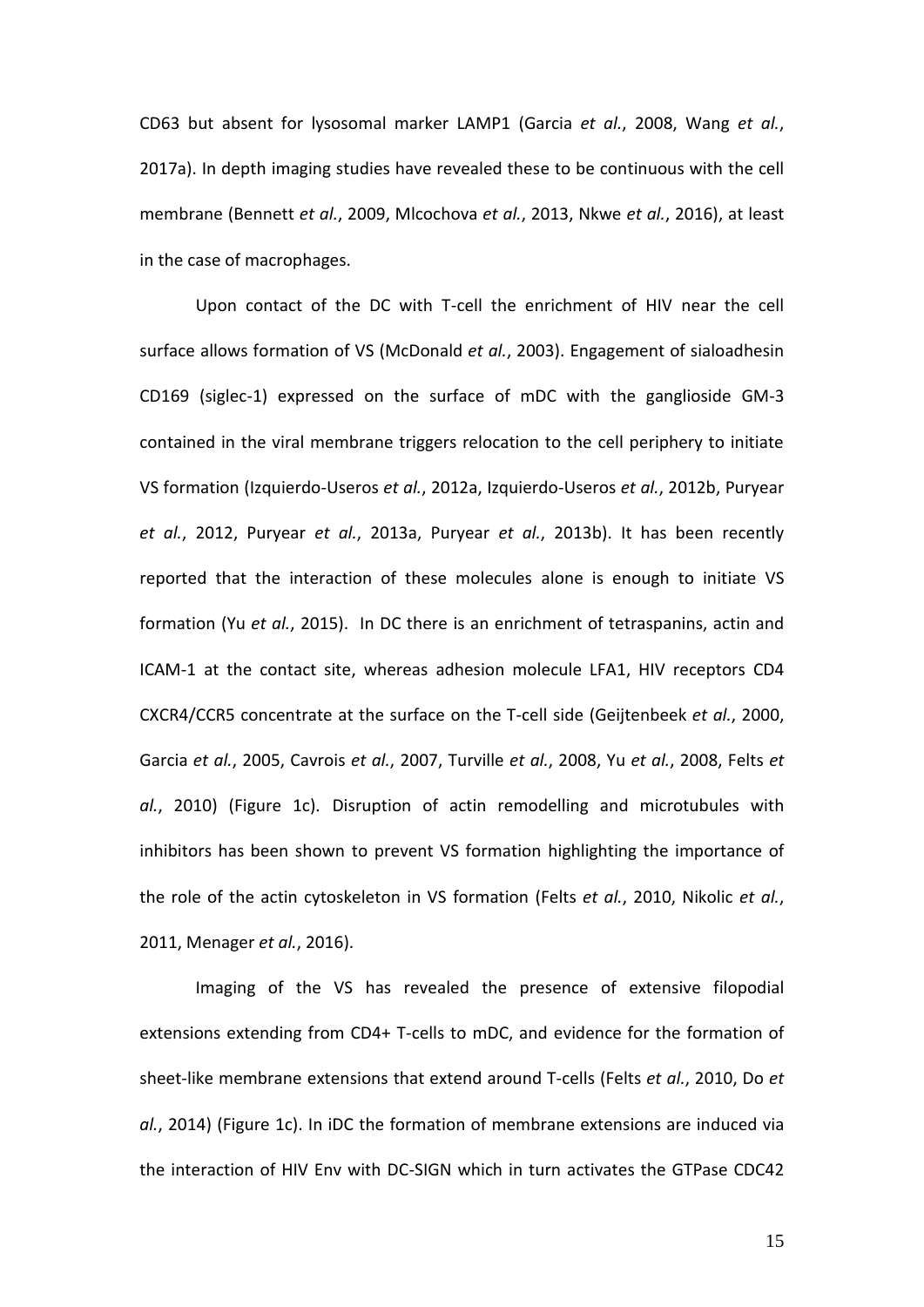(Nikolic *et al.*, 2011). Furthermore, Tetraspanin TSPAN7 and Dynamin 2 (DNM2) roles in actin nucleation and cortical stabilization are essential for maintaining viral particles on dendrites (Menager *et al.*, 2016). Membrane extensions are thought to allow contact with the uninfected cell and aid the efficient transfer of virus to promote infection.

To date most studies of viral cell to cell transfer have been conducted in *vitro*, therefore the importance of the VS and the spread of virus *in vivo* is starting to be addressed. In a recent study Murooka et al show HIV-1 infected T-cells contribute to the systemic infection in a humanised mouse model where productively infected Tcells were visualized migrating to lymph nodes. A subset of cells were observed forming syncytia and adhering to CD4+ lymph node cells resulting in the formation of membrane tethers that may facilitate cell to cell spread (Murooka *et al.*, 2012, Sewald *et al.*, 2016). It was later shown that murine leukemia virus (MLV) and HIV-1 are captured by CD169/Siglec-1 expressed on the cell surface of macrophages. The macrophages formed synapses between B-1 cells that migrate into lymph nodes to continue to spread via VS, showing the importance of CD169 in viral spread (Sewald *et al.*, 2015). In 2016, Law et al looked at the genetic patterns of HIV-1 infection and found the co-transmission of 2 viral genotypes and the micro clustering of infected cells formed, harbouring the same genotype within lymphoid tissue. HIV-1 infected cells were able to induce the arrest of the interacting CD4+ T-cells through Env dependent cell contacts (Law *et al.*, 2016). Understanding cell to cell spread in various tissue types will be vital to development of effective anti-viral strategies in the future to block viral transmission to target cells.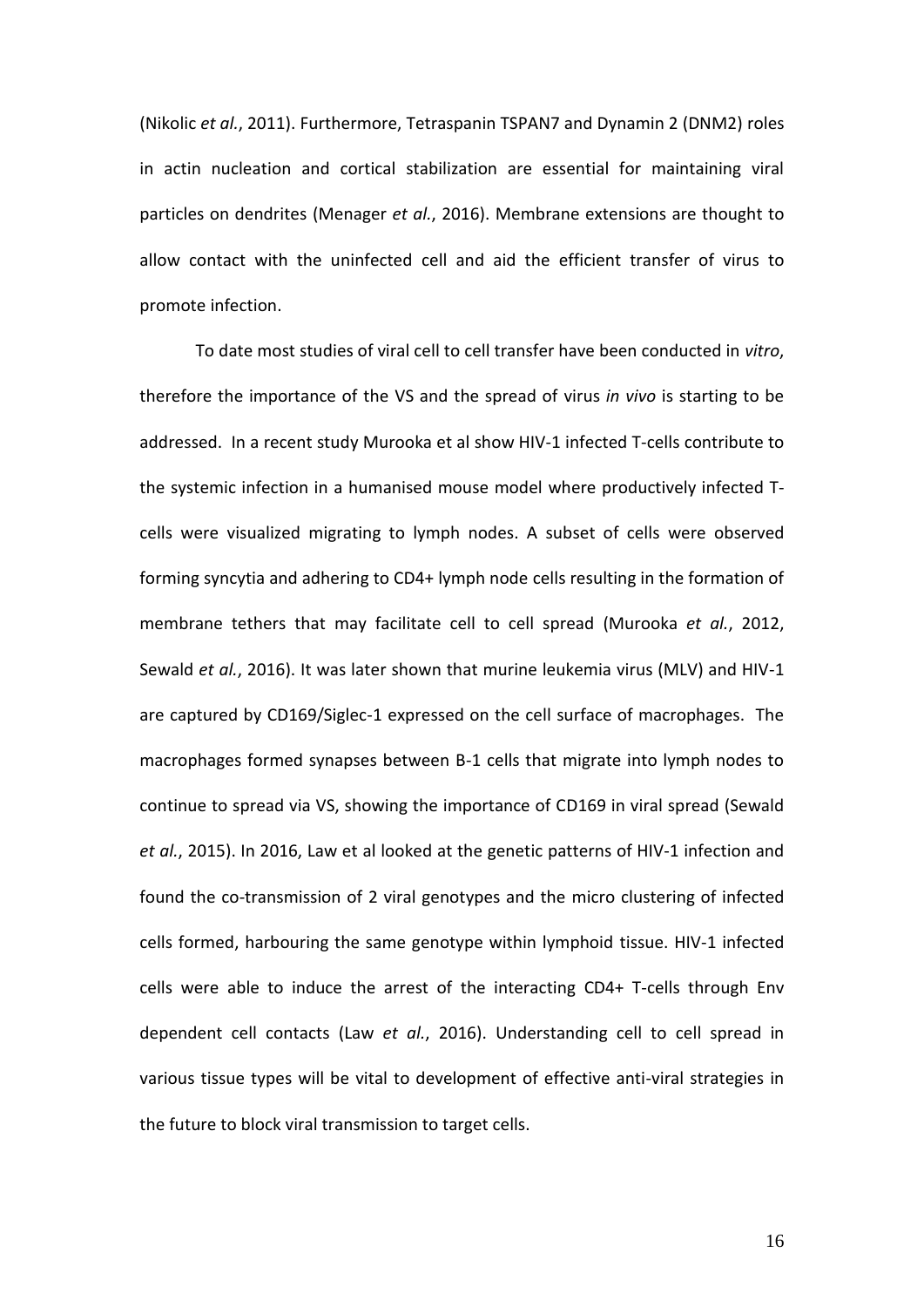# **3.2 HTLV-1 Virological Synapse**

Infection with HTLV-1 has been implicated in several diseases including adult T-cell lymphoma (ATL) and a range of inflammatory diseases. The primary target of HTLV-1 is CD4+ T-cells, however there is evidence for infection of a range of immune cells including DC (Macatonia *et al.*, 1992, Knight *et al.*, 1993), macrophages (Nath *et al.*, 2003), B-cells (Koyanagi *et al.*, 1993) and CD8+ T-cells (Hanon *et al.*, 2000). The virus is taken into T-cells via the receptor GLUT1 (Manel *et al.*, 2003), however unlike HIV-1 transmission HTLV-1 is dependent entirely on cell to cell contact. Once infected, viral transmission is initiated via the binding of adhesion molecule ICAM-1 on the surface of the infected cell and LFA-1 on the surface of the target cell (Kim *et al.*, 2006). This is in addition to the interaction of the viral Tax protein with ICAM-1 that appears to promote MTOC polarisation to the contact site (Nejmeddine *et al.*, 2005). Viral Env glycoprotein, core proteins p19 and p15, and adhesion molecule talin all polarise towards the junction with the virus receptor GLUT-1 (Takenouchi *et al.*, 2007) which along with neurophilin 1 (Ghez *et al.*, 2006) and heparan sulphate proteoglycans (Pinon *et al.*, 2003) are thought to strengthen the cell to cell adhesion. Interestingly, the HTLV VS appears to have a more ordered structure than HIV-1 VS, due to the recruitment of talin that forms a ring like structure, similar to the pSMAC of IS (Igakura *et al.*, 2003). It has been reported that the HTLV-1 protein P8 down regulates TCR signalling (Fukumoto *et al.*, 2007, Fukumoto *et al.*, 2009) increasing cell contact through interaction with LFA-1 clustering, controlling membrane extensions between T-cells (Van Prooyen *et al.*, 2010). Additionally, there is evidence for an alternative route of transmission via extracellular biofilms. The biofilm is believed to store virus particles on the cell surface in carbohydrate rich matrices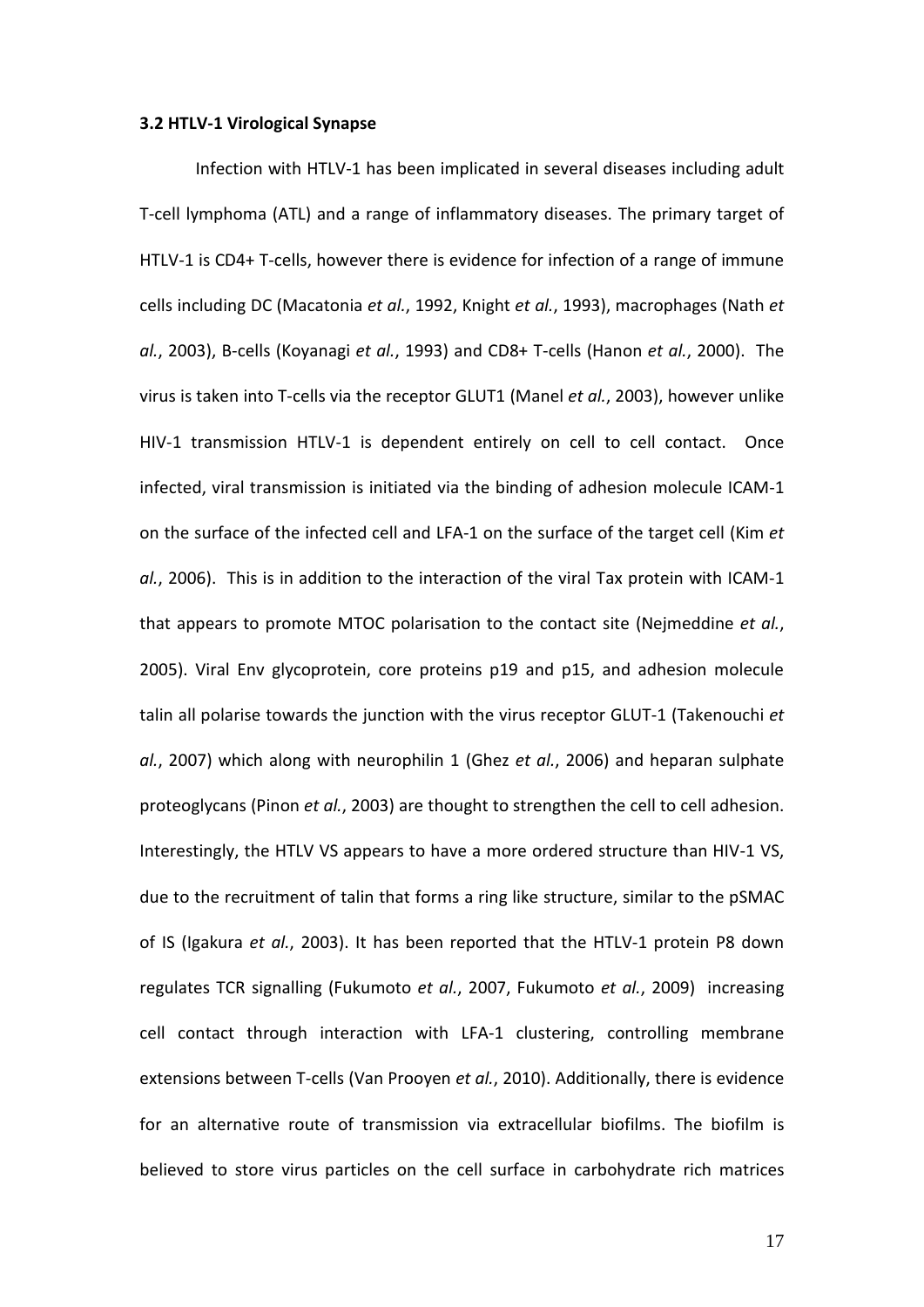consisting of collagen, agrin, tetherin and galectin which transfer between cells upon contact (Pais-Correia *et al.*, 2010).

Transmission of virus via the VS may provide many advantages to viral survival by evading detection by the host immune system and establishing a latent reservoir of infection between immune cells. This mode of viral transmission has potentially important considerations for existing drug therapies. For example, HIV-1 transmitted cell-to-cell requires greater concentrations of broadly neutralising antibodies (bNabs) to neutralize virus when compared to cell free virus. In a recent study several bNabs were found to have a decreased capacity to neutralise virus isolated from HIV-1 patients in a transfer assay compared to cell-free virus (Li *et al.*, 2017). Moreover, even though virus transferred via VS is still susceptible to antiretroviral treatment (ART), it is thought to be less sensitive to some commonly used antiretrovirals than cell free virus (Sigal *et al.*, 2011). This reduction in sensitivity has been attributed to the accumulation of viral particles at the VS reducing the virus's overall susceptibility to treatment (Duncan *et al.*, 2013). Reduced sensitivity to existing treatments could potentially encourage viral immune escape and contribute to viral persistence in patients which is an important consideration for future vaccine development.

# **3.3 A COMMON ROUTE OF CELL TO CELL TRANSMISSION?**

The formation of the VS provides a powerful and effective route for viral transmission for retroviruses such as HIV-1 and HTLV-1; however recent studies are suggesting this maybe a common mode of transmission between immune cells. A good example is the Infection of memory B-cells with EBV which results in the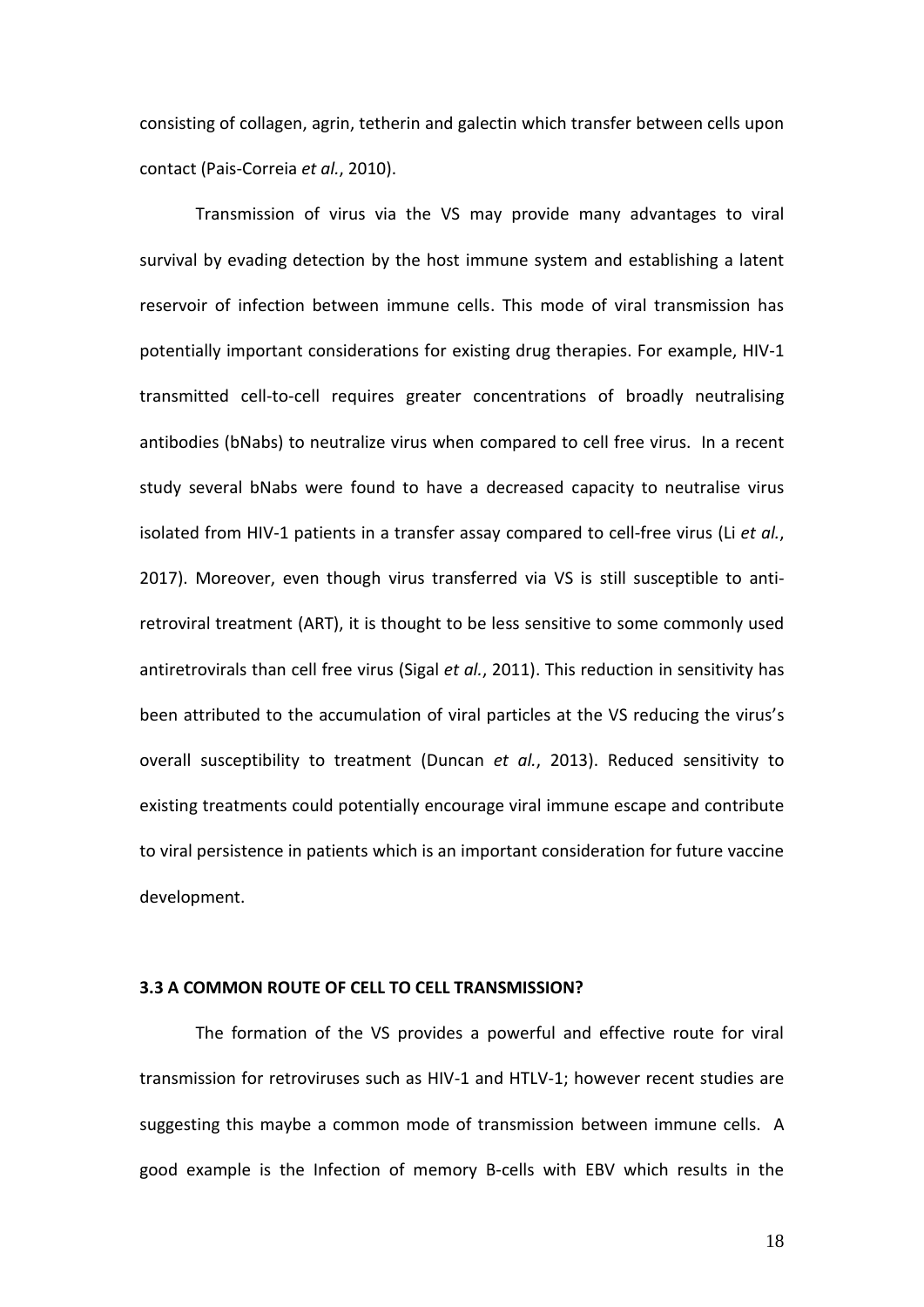recruitment of adhesion molecules and the transfer of virus to polarised epithelial cells (Shannon-Lowe *et al.*, 2011). Recently, Wang *et al* demonstrate that the flavivirus, Japanese encephalitis virus, is taken into DC via DC-SIGN and plays an important role in *trans*-infection to T-cells. Imaging showed the transfer of JEV viral particles from DC to T-cells via cell to cell contact and formation of VS (Wang *et al.*, 2017b). Similarly, Yang et al, demonstrate that SARS coronavirus, which also uses DC-SIGN as an attachment receptor is transferred between DC and target cells via a structure similar to the HIV-1 VS (Yang *et al.*, 2004). As DC-SIGN has been reported as an attachment receptor for several other viruses including Ebola (Alvarez *et al.*, 2002), Dengue (Tassaneetrithep *et al.*, 2003), Human Cytomegalovirus (hCMV) (Halary *et al.*, 2002) HIV-2, SIV (Pohlmann *et al.*, 2001) and HCV (Wang *et al.*, 2004), it seems plausible that many more diverse viruses use similar methods for transmission to permissible cells.

#### **4 NANOPARTICLES TO MIMICK VIRUSES: POTENTIAL THERAPEUTIC TARGETS?**

In recent years the use of nanoparticles in vaccine delivery has become a popular area of research. Drugs, vaccines and even genes can be encapsulated and delivered to target sites within the body using vehicles such as liposomes, nanospheres/capsules and micelles (Singh *et al.*, 2017, Saravanan *et al.*, 2018). In addition, the controlled release, targeted delivery to specific cells or tissues and greater efficacy produce a potent cell mediated and humoral response. Advances in vaccine development via ligand delivery or creation of virus like particles have led to several promising treatments for a range of viral infections including HIV-1, HCV,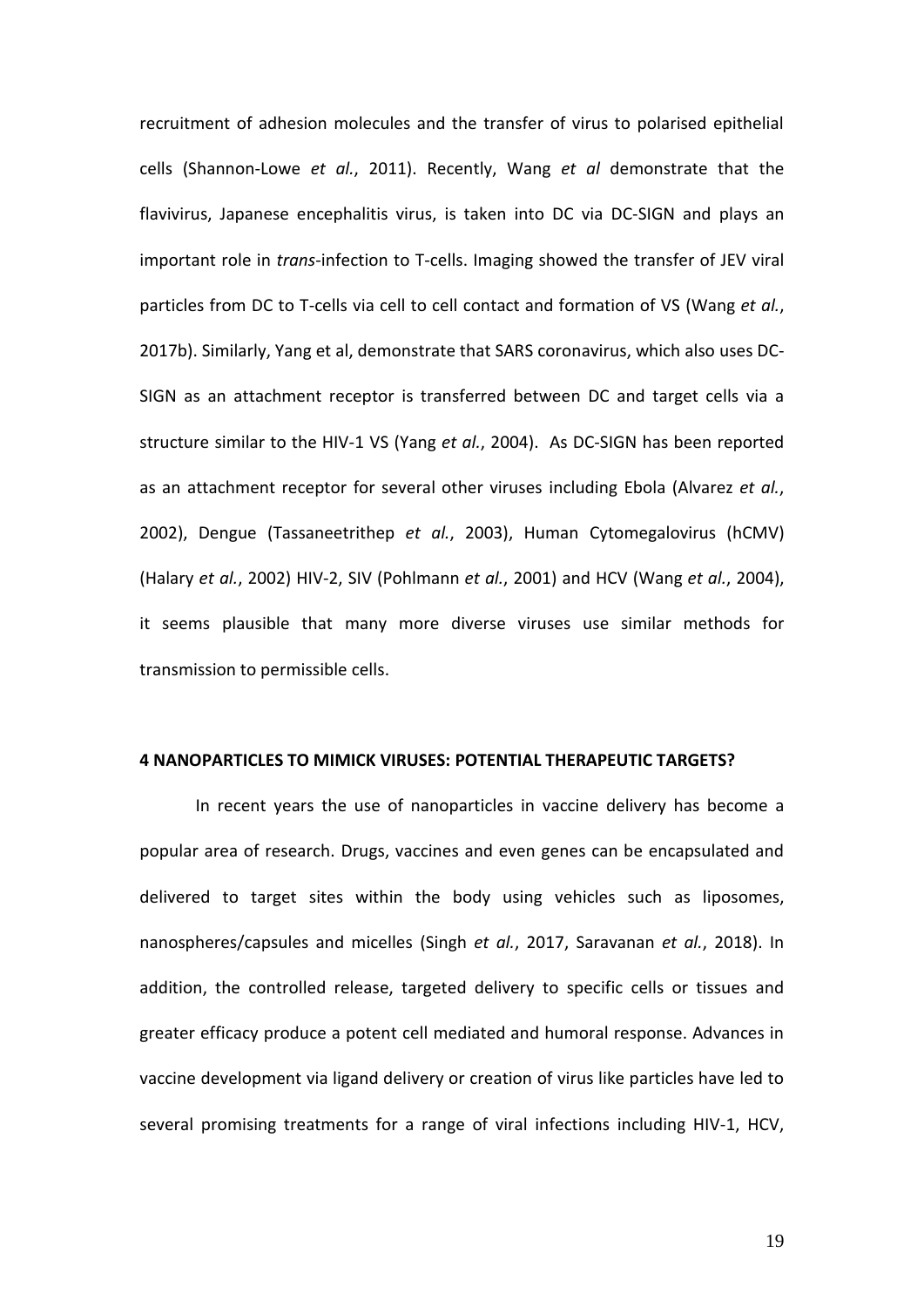HBV, HPV, and Influenza. Several reviews on the topic detail the current advances (Aikins *et al.*, 2017, Singh *et al.*, 2017, Sulczewski *et al.*, 2018).

HIV-1 vaccine development has demonstrated that coating nanoparticles in the p24 antigen of HIV-1 allows targeted delivery into the dermis, eliciting a strong, HIV-1 specific CD4+ T-cell response and B-cell antibody production (Caucheteux *et al.*, 2016). Exploiting the mechanics of VS formation has led to the development of ganglioside GM3 membrane wrapped gold nanoparticles that were found to activate GM3-CD169 trafficking pathway in mDC. The addition of GM3 to the virus-like nanoparticles was enough to deliver the conjugate to CD81+ compartments that accumulated at the junction between mDC and T-cells, resembling the structure of a VS (Yu *et al.*, 2015). Another promising approach incorporates the delivery of CCR5 siRNA encapsulated in liposomes coated in antibodies against LFA-1. Mice challenged with HIV after treatment with the CCR5 liposomes maintained CD4+ cell count and a 2-fold reduction in viral load (Kim *et al.*, 2010). Overall, the targeted delivery to immune cells via LFA-1 appears a promising approach at preventing viral spread (Figure 1d).

In respect to the IS, targeted control of the up or down regulation of TCR signalling maybe beneficial in a range of diseases such as autoimmune disease or chronic infections and therefore a viable therapeutic target (reviewed in Jerome 2008). The use of this next-generation drug delivery is a very attractive prospect for the targeted delivery of vaccines exploiting the IS and VS to illicit specific immune responses.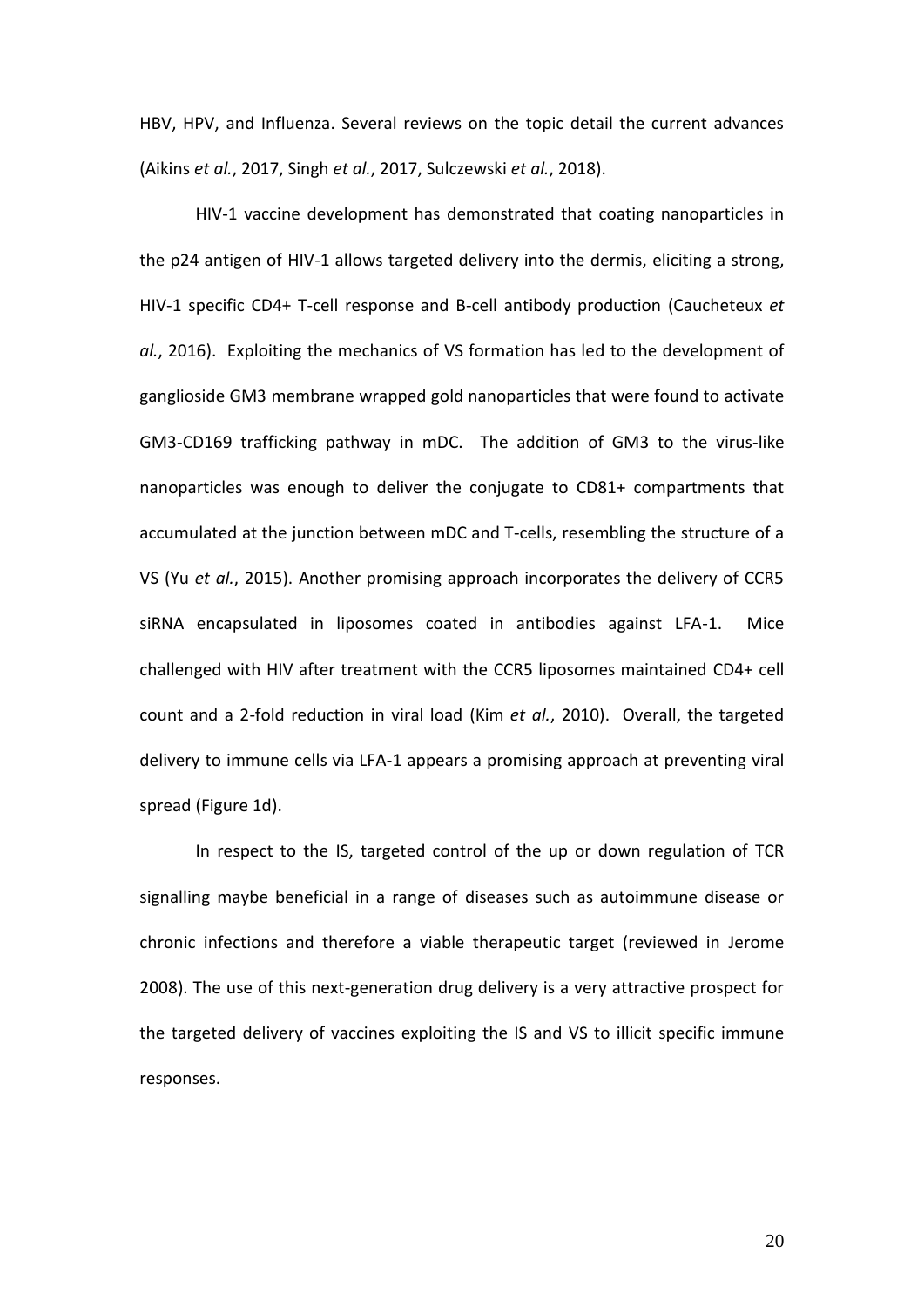#### **5 CONCLUSION**

The modulation of TCR signalling and VS formation appear to be an effective mechanism to disseminate virus to target cells and remain undetected by the host immune system. Viruses have evolved to manipulate these cellular adhesions to create the VS. Whether this is a specific targeted action or simply exploitation of existing pathways within immune cells remains to be determined. Further study into these structures and the viruses that utilise them will hopefully lead to more specific therapeutic targeting of life limiting infection.

## **CONFLICT OF INTEREST**

The authors declare no conflicts of interests.

#### **REFERENCES**

- Aikins, M.E., Bazzill, J. and Moon, J.J. (2017). Vaccine nanoparticles for protection against HIV infection. *Nanomedicine (Lond)* **12,** 673-682.
- Albrecht, B., D'Souza, C.D., Ding, W., Tridandapani, S., Coggeshall, K.M. and Lairmore, M.D. (2002). Activation of nuclear factor of activated T cells by human T-lymphotropic virus type 1 accessory protein p12(I). *J Virol* **76,** 3493- 3501.
- Alonso, A., Merlo, J.J., Na, S., Kholod, N., Jaroszewski, L., Kharitonenkov, A.*, et al.* (2002). Inhibition of T cell antigen receptor signaling by VHR-related MKPX (VHX), a new dual specificity phosphatase related to VH1 related (VHR). *J Biol Chem* **277,** 5524-5528.
- Alvarez, C.P., Lasala, F., Carrillo, J., Muniz, O., Corbi, A.L. and Delgado, R. (2002). C-type lectins DC-SIGN and L-SIGN mediate cellular entry by Ebola virus in cis and in trans. *J Virol* **76,** 6841-6844.
- Arhel, N., Lehmann, M., Clauss, K., Nienhaus, G.U., Piguet, V. and Kirchhoff, F. (2009). The inability to disrupt the immunological synapse between infected human T cells and APCs distinguishes HIV-1 from most other primate lentiviruses. *J Clin Invest* **119,** 2965-2975.
- Arrighi, J.F., Pion, M., Garcia, E., Escola, J.M., van Kooyk, Y., Geijtenbeek, T.B. and Piguet, V. (2004). DC-SIGN-mediated infectious synapse formation enhances X4 HIV-1 transmission from dendritic cells to T cells. *J Exp Med* **200,** 1279- 1288.
- Bangham, C.R. (2003). The immune control and cell-to-cell spread of human Tlymphotropic virus type 1. *J Gen Virol* **84,** 3177-3189.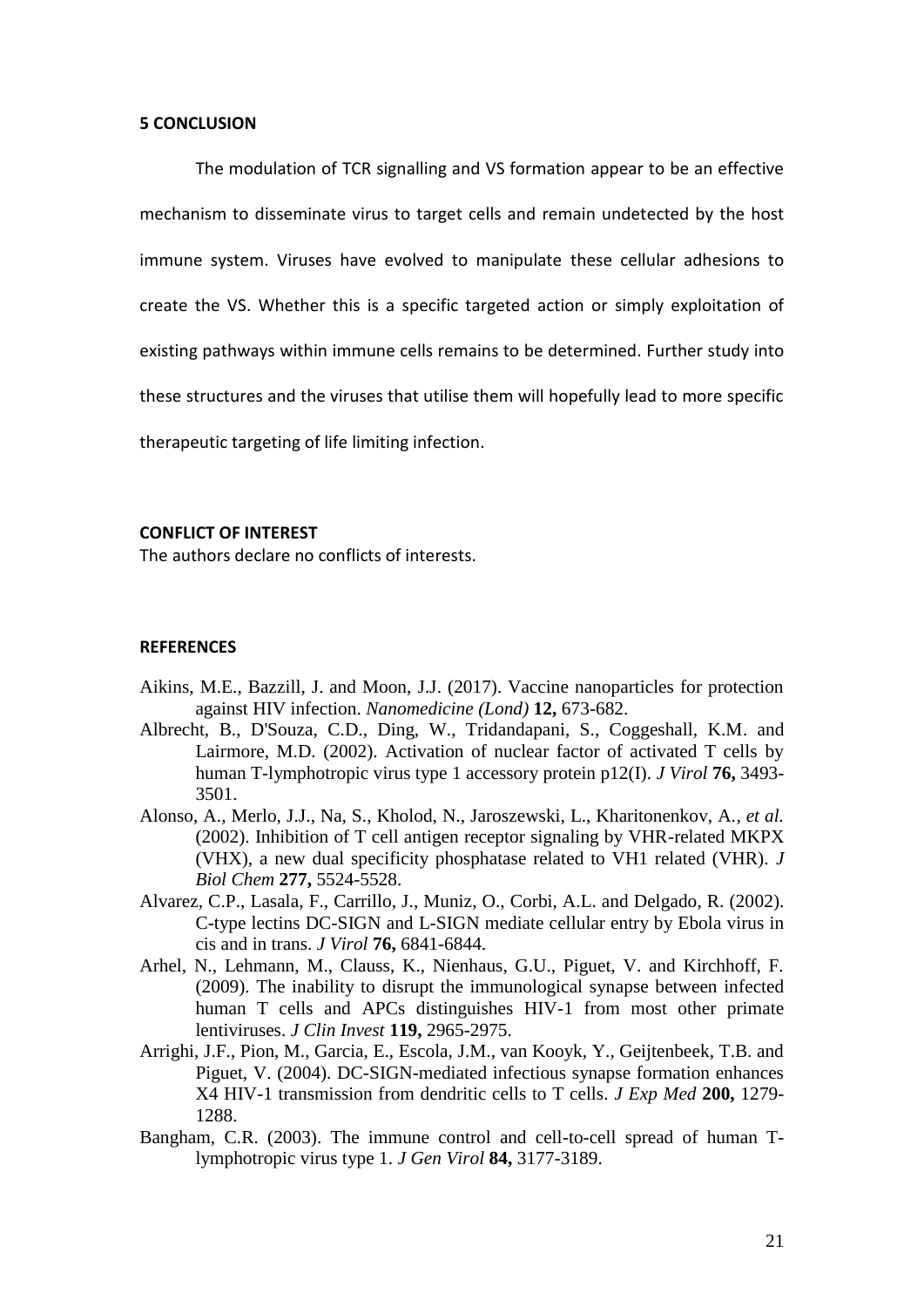- Batista, F.D., Iber, D. and Neuberger, M.S. (2001). B cells acquire antigen from target cells after synapse formation. *Nature* **411,** 489-494.
- Bennett, A.E., Narayan, K., Shi, D., Hartnell, L.M., Gousset, K., He, H.*, et al.* (2009). Ion-abrasion scanning electron microscopy reveals surface-connected tubular conduits in HIV-infected macrophages. *PLoS Pathog* **5,** e1000591.
- Berger, A., Sommer, A.F., Zwarg, J., Hamdorf, M., Welzel, K., Esly, N.*, et al.* (2011). SAMHD1-deficient CD14+ cells from individuals with Aicardi-Goutieres syndrome are highly susceptible to HIV-1 infection. *PLoS Pathog* **7,** e1002425.
- Blauvelt, A., Asada, H., Saville, M.W., Klaus-Kovtun, V., Altman, D.J., Yarchoan, R. and Katz, S.I. (1997). Productive infection of dendritic cells by HIV-1 and their ability to capture virus are mediated through separate pathways. *J Clin Invest* **100,** 2043-2053.
- Brady, H.J., Pennington, D.J., Miles, C.G. and Dzierzak, E.A. (1993). CD4 cell surface downregulation in HIV-1 Nef transgenic mice is a consequence of intracellular sequestration. *EMBO J* **12,** 4923-4932.
- Canedo-Marroquin, G., Acevedo-Acevedo, O., Rey-Jurado, E., Saavedra, J.M., Lay, M.K., Bueno, S.M.*, et al.* (2017). Modulation of Host Immunity by Human Respiratory Syncytial Virus Virulence Factors: A Synergic Inhibition of Both Innate and Adaptive Immunity. *Front Cell Infect Microbiol* **7,** 367.
- Caucheteux, S.M., Mitchell, J.P., Ivory, M.O., Hirosue, S., Hakobyan, S., Dolton, G.*, et al.* (2016). Polypropylene Sulfide Nanoparticle p24 Vaccine Promotes Dendritic Cell-Mediated Specific Immune Responses against HIV-1. *J Invest Dermatol* **136,** 1172-1181.
- Cavrois, M., Neidleman, J., Kreisberg, J.F. and Greene, W.C. (2007). In vitro derived dendritic cells trans-infect CD4 T cells primarily with surface-bound HIV-1 virions. *PLoS Pathog* **3,** e4.
- Chlichlia, K., Moldenhauer, G., Daniel, P.T., Busslinger, M., Gazzolo, L., Schirrmacher, V. and Khazaie, K. (1995). Immediate effects of reversible HTLV-1 tax function: T-cell activation and apoptosis. *Oncogene* **10,** 269-277.
- Cho, N.H., Feng, P., Lee, S.H., Lee, B.S., Liang, X., Chang, H. and Jung, J.U. (2004). Inhibition of T cell receptor signal transduction by tyrosine kinase-interacting protein of Herpesvirus saimiri. *J Exp Med* **200,** 681-687.
- Cho, N.H., Kingston, D., Chang, H., Kwon, E.K., Kim, J.M., Lee, J.H.*, et al.* (2006). Association of herpesvirus saimiri tip with lipid raft is essential for downregulation of T-cell receptor and CD4 coreceptor. *J Virol* **80,** 108-118.
- Czubala, M.A., Finsterbusch, K., Ivory, M.O., Mitchell, J.P., Ahmed, Z., Shimauchi, T.*, et al.* (2016). TGFbeta Induces a SAMHD1-Independent Post-Entry Restriction to HIV-1 Infection of Human Epithelial Langerhans Cells. *J Invest Dermatol* **136,** 1981-1989.
- Dale, B.M., McNerney, G.P., Thompson, D.L., Hubner, W., de Los Reyes, K., Chuang, F.Y.*, et al.* (2011). Cell-to-cell transfer of HIV-1 via virological synapses leads to endosomal virion maturation that activates viral membrane fusion. *Cell Host Microbe* **10,** 551-562.
- de Waal Malefyt, R., Yssel, H., Spits, H., de Vries, J.E., Sancho, J., Terhorst, C. and Alarcon, B. (1990). Human T cell leukemia virus type I prevents cell surface expression of the T cell receptor through down-regulation of the CD3-gamma, -delta, -epsilon, and -zeta genes. *J Immunol* **145,** 2297-2303.
- Deschambeault, J., Lalonde, J.P., Cervantes-Acosta, G., Lodge, R., Cohen, E.A. and Lemay, G. (1999). Polarized human immunodeficiency virus budding in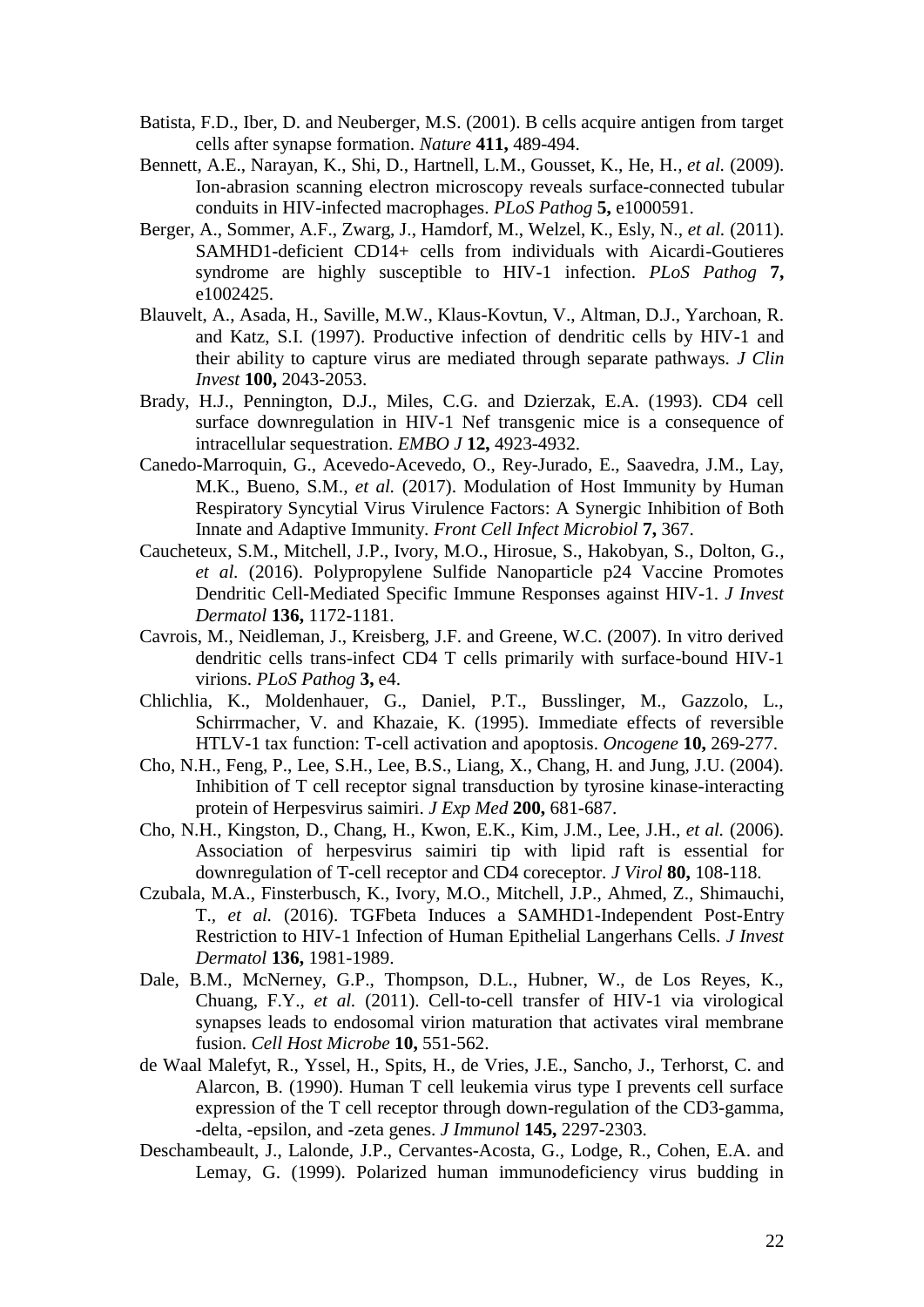lymphocytes involves a tyrosine-based signal and favors cell-to-cell viral transmission. *J Virol* **73,** 5010-5017.

- Ding, W., Albrecht, B., Kelley, R.E., Muthusamy, N., Kim, S.J., Altschuld, R.A. and Lairmore, M.D. (2002). Human T-cell lymphotropic virus type 1 p12(I) expression increases cytoplasmic calcium to enhance the activation of nuclear factor of activated T cells. *J Virol* **76,** 10374-10382.
- Ding, W., Kim, S.J., Nair, A.M., Michael, B., Boris-Lawrie, K., Tripp, A.*, et al.* (2003). Human T-cell lymphotropic virus type 1 p12I enhances interleukin-2 production during T-cell activation. *J Virol* **77,** 11027-11039.
- Do, T., Murphy, G., Earl, L.A., Del Prete, G.Q., Grandinetti, G., Li, G.H.*, et al.* (2014). Three-dimensional imaging of HIV-1 virological synapses reveals membrane architectures involved in virus transmission. *J Virol* **88,** 10327- 10339.
- Dubois, B., Lamy, P.J., Chemin, K., Lachaux, A. and Kaiserlian, D. (2001). Measles virus exploits dendritic cells to suppress CD4+ T-cell proliferation via expression of surface viral glycoproteins independently of T-cell transinfection. *Cell Immunol* **214,** 173-183.
- Duncan, C.J., Russell, R.A. and Sattentau, Q.J. (2013). High multiplicity HIV-1 cellto-cell transmission from macrophages to CD4+ T cells limits antiretroviral efficacy. *AIDS* **27,** 2201-2206.
- Dustin, M.L., Chakraborty, A.K. and Shaw, A.S. (2010). Understanding the structure and function of the immunological synapse. *Cold Spring Harb Perspect Biol* **2,** a002311.
- Dustin, M.L. and Choudhuri, K. (2016). Signaling and Polarized Communication Across the T Cell Immunological Synapse. *Annu Rev Cell Dev Biol* **32,** 303- 325.
- Dustin, M.L., Olszowy, M.W., Holdorf, A.D., Li, J., Bromley, S., Desai, N.*, et al.* (1998). A novel adaptor protein orchestrates receptor patterning and cytoskeletal polarity in T-cell contacts. *Cell* **94,** 667-677.
- Fackler, O.T., Luo, W., Geyer, M., Alberts, A.S. and Peterlin, B.M. (1999). Activation of Vav by Nef induces cytoskeletal rearrangements and downstream effector functions. *Mol Cell* **3,** 729-739.
- Fais, S., Capobianchi, M.R., Abbate, I., Castilletti, C., Gentile, M., Cordiali Fei, P.*, et al.* (1995). Unidirectional budding of HIV-1 at the site of cell-to-cell contact is associated with co-polarization of intercellular adhesion molecules and HIV-1 viral matrix protein. *AIDS* **9,** 329-335.
- Felts, R.L., Narayan, K., Estes, J.D., Shi, D., Trubey, C.M., Fu, J.*, et al.* (2010). 3D visualization of HIV transfer at the virological synapse between dendritic cells and T cells. *Proc Natl Acad Sci U S A* **107,** 13336-13341.
- Fukumoto, R., Andresen, V., Bialuk, I., Cecchinato, V., Walser, J.C., Valeri, V.W.*, et al.* (2009). In vivo genetic mutations define predominant functions of the human T-cell leukemia/lymphoma virus p12I protein. *Blood* **113,** 3726-3734.
- Fukumoto, R., Dundr, M., Nicot, C., Adams, A., Valeri, V.W., Samelson, L.E. and Franchini, G. (2007). Inhibition of T-cell receptor signal transduction and viral expression by the linker for activation of T cells-interacting p12(I) protein of human T-cell leukemia/lymphoma virus type 1. *J Virol* **81,** 9088-9099.
- Furukawa, T., Itoh, M., Krueger, N.X., Streuli, M. and Saito, H. (1994). Specific interaction of the CD45 protein-tyrosine phosphatase with tyrosinephosphorylated CD3 zeta chain. *Proc Natl Acad Sci U S A* **91,** 10928-10932.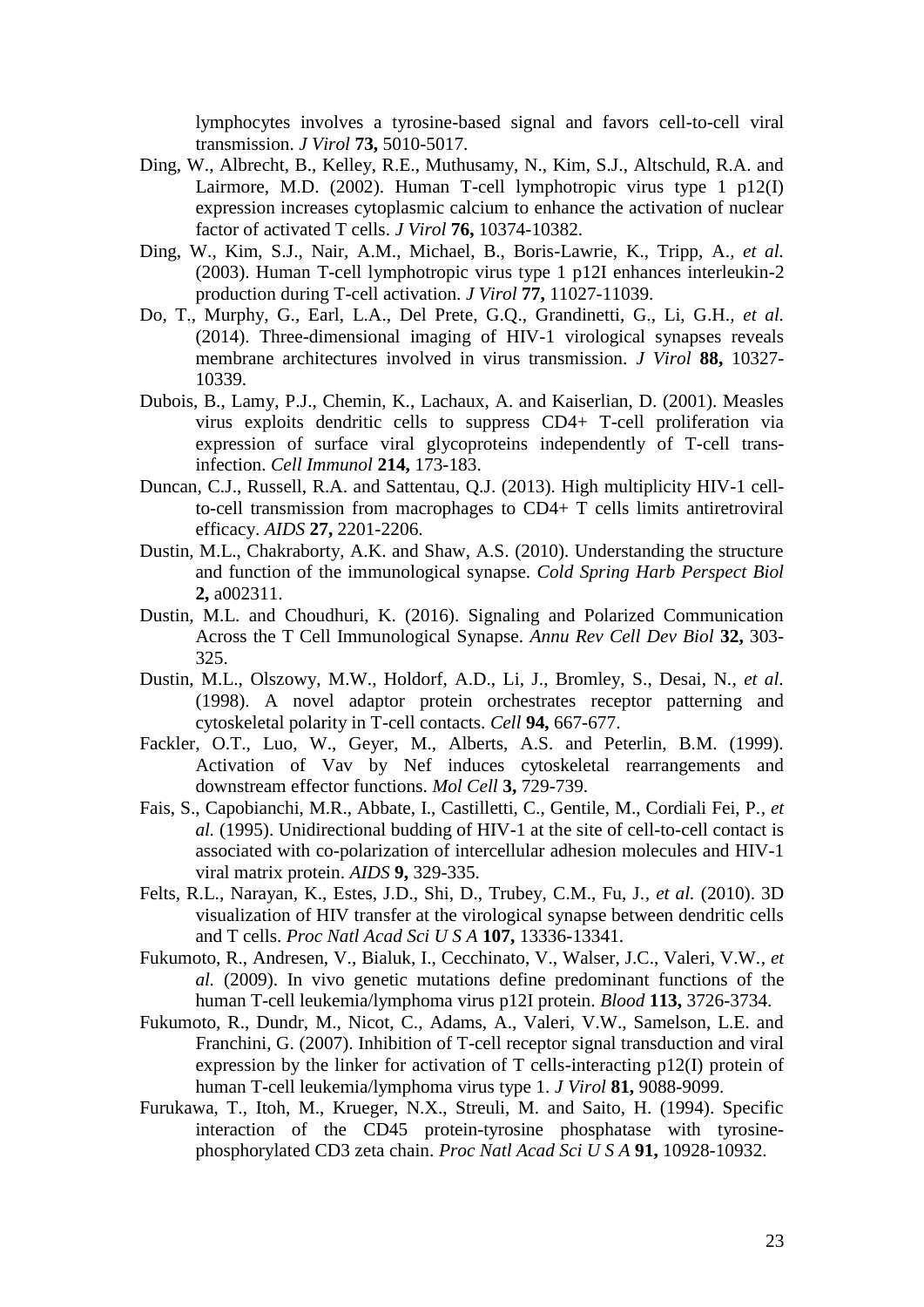- Garcia, E., Nikolic, D.S. and Piguet, V. (2008). HIV-1 replication in dendritic cells occurs through a tetraspanin-containing compartment enriched in AP-3. *Traffic* **9,** 200-214.
- Garcia, E., Pion, M., Pelchen-Matthews, A., Collinson, L., Arrighi, J.F., Blot, G.*, et al.* (2005). HIV-1 trafficking to the dendritic cell-T-cell infectious synapse uses a pathway of tetraspanin sorting to the immunological synapse. *Traffic* **6,** 488-501.
- Geijtenbeek, T.B., Kwon, D.S., Torensma, R., van Vliet, S.J., van Duijnhoven, G.C., Middel, J.*, et al.* (2000). DC-SIGN, a dendritic cell-specific HIV-1-binding protein that enhances trans-infection of T cells. *Cell* **100,** 587-597.
- Ghez, D., Lepelletier, Y., Lambert, S., Fourneau, J.M., Blot, V., Janvier, S.*, et al.* (2006). Neuropilin-1 is involved in human T-cell lymphotropic virus type 1 entry. *J Virol* **80,** 6844-6854.
- Grakoui, A., Bromley, S.K., Sumen, C., Davis, M.M., Shaw, A.S., Allen, P.M. and Dustin, M.L. (1999). The immunological synapse: a molecular machine controlling T cell activation. *Science* **285,** 221-227.
- Griffiths, G.M., Tsun, A. and Stinchcombe, J.C. (2010). The immunological synapse: a focal point for endocytosis and exocytosis. *J Cell Biol* **189,** 399-406.
- Halary, F., Amara, A., Lortat-Jacob, H., Messerle, M., Delaunay, T., Houles, C.*, et al.* (2002). Human cytomegalovirus binding to DC-SIGN is required for dendritic cell infection and target cell trans-infection. *Immunity* **17,** 653-664.
- Haller, C., Rauch, S., Michel, N., Hannemann, S., Lehmann, M.J., Keppler, O.T. and Fackler, O.T. (2006). The HIV-1 pathogenicity factor Nef interferes with maturation of stimulatory T-lymphocyte contacts by modulation of N-Wasp activity. *J Biol Chem* **281,** 19618-19630.
- Hanon, E., Stinchcombe, J.C., Saito, M., Asquith, B.E., Taylor, G.P., Tanaka, Y.*, et al.* (2000). Fratricide among CD8(+) T lymphocytes naturally infected with human T cell lymphotropic virus type I. *Immunity* **13,** 657-664.
- Hrecka, K., Hao, C., Gierszewska, M., Swanson, S.K., Kesik-Brodacka, M., Srivastava, S.*, et al.* (2011). Vpx relieves inhibition of HIV-1 infection of macrophages mediated by the SAMHD1 protein. *Nature* **474,** 658-661.
- Hu, Q., Frank, I., Williams, V., Santos, J.J., Watts, P., Griffin, G.E.*, et al.* (2004). Blockade of attachment and fusion receptors inhibits HIV-1 infection of human cervical tissue. *J Exp Med* **199,** 1065-1075.
- Igakura, T., Stinchcombe, J.C., Goon, P.K., Taylor, G.P., Weber, J.N., Griffiths, G.M.*, et al.* (2003). Spread of HTLV-I between lymphocytes by virus-induced polarization of the cytoskeleton. *Science* **299,** 1713-1716.
- Izquierdo-Useros, N., Lorizate, M., Contreras, F.X., Rodriguez-Plata, M.T., Glass, B., Erkizia, I.*, et al.* (2012a). Sialyllactose in viral membrane gangliosides is a novel molecular recognition pattern for mature dendritic cell capture of HIV-1. *PLoS Biol* **10,** e1001315.
- Izquierdo-Useros, N., Lorizate, M., Puertas, M.C., Rodriguez-Plata, M.T., Zangger, N., Erikson, E.*, et al.* (2012b). Siglec-1 is a novel dendritic cell receptor that mediates HIV-1 trans-infection through recognition of viral membrane gangliosides. *PLoS Biol* **10,** e1001448.
- Jerome, K.R. (2008). Viral modulation of T-cell receptor signaling. *J Virol* **82,** 4194- 4204.
- Jolly, C., Kashefi, K., Hollinshead, M. and Sattentau, Q.J. (2004). HIV-1 cell to cell transfer across an Env-induced, actin-dependent synapse. *J Exp Med* **199,** 283- 293.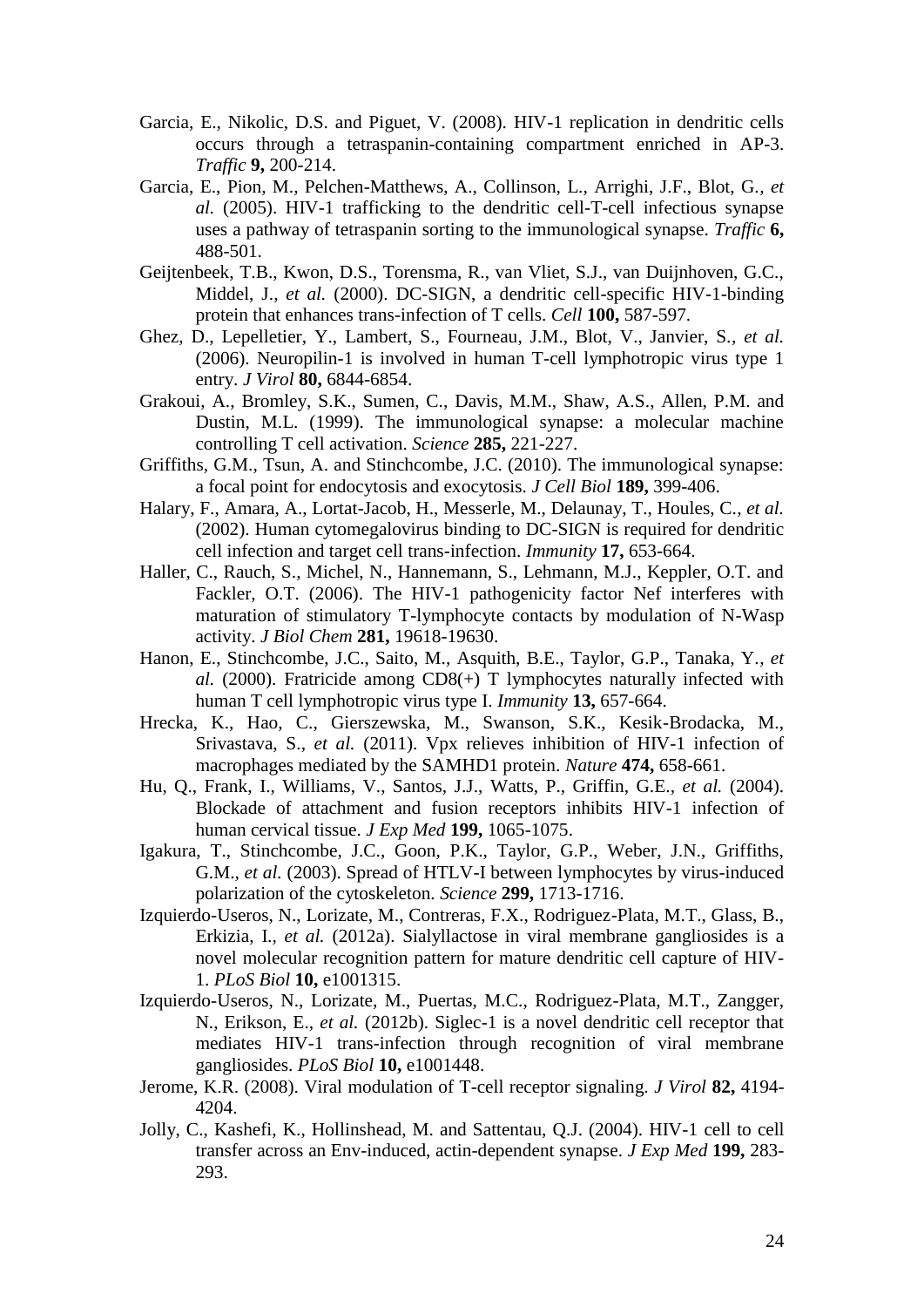- Jolly, C., Mitar, I. and Sattentau, Q.J. (2007a). Requirement for an intact T-cell actin and tubulin cytoskeleton for efficient assembly and spread of human immunodeficiency virus type 1. *J Virol* **81,** 5547-5560.
- Jolly, C. and Sattentau, Q.J. (2007b). Human immunodeficiency virus type 1 assembly, budding, and cell-cell spread in T cells take place in tetraspaninenriched plasma membrane domains. *J Virol* **81,** 7873-7884.
- Jung, J.U., Lang, S.M., Jun, T., Roberts, T.M., Veillette, A. and Desrosiers, R.C. (1995). Downregulation of Lck-mediated signal transduction by tip of herpesvirus saimiri. *J Virol* **69,** 7814-7822.
- Katzman, R.B. and Longnecker, R. (2004). LMP2A does not require palmitoylation to localize to buoyant complexes or for function. *J Virol* **78,** 10878-10887.
- Kestler, H.W., 3rd, Ringler, D.J., Mori, K., Panicali, D.L., Sehgal, P.K., Daniel, M.D. and Desrosiers, R.C. (1991). Importance of the nef gene for maintenance of high virus loads and for development of AIDS. *Cell* **65,** 651-662.
- Khatamzas, E., Hipp, M.M., Gaughan, D., Pichulik, T., Leslie, A., Fernandes, R.A.*, et al.* (2017). Snapin promotes HIV-1 transmission from dendritic cells by dampening TLR8 signaling. *EMBO J* **36,** 2998-3011.
- Kim, S.J., Ding, W., Albrecht, B., Green, P.L. and Lairmore, M.D. (2003). A conserved calcineurin-binding motif in human T lymphotropic virus type 1 p12I functions to modulate nuclear factor of activated T cell activation. *J Biol Chem* **278,** 15550-15557.
- Kim, S.J., Nair, A.M., Fernandez, S., Mathes, L. and Lairmore, M.D. (2006). Enhancement of LFA-1-mediated T cell adhesion by human T lymphotropic virus type 1 p12I1. *J Immunol* **176,** 5463-5470.
- Kim, S.S., Peer, D., Kumar, P., Subramanya, S., Wu, H., Asthana, D.*, et al.* (2010). RNAi-mediated CCR5 silencing by LFA-1-targeted nanoparticles prevents HIV infection in BLT mice. *Mol Ther* **18,** 370-376.
- Kim, Y.H., Chang, S.H., Kwon, J.H. and Rhee, S.S. (1999). HIV-1 Nef plays an essential role in two independent processes in CD4 down-regulation: dissociation of the CD4-p56(lck) complex and targeting of CD4 to lysosomes. *Virology* **257,** 208-219.
- Knight, S.C., Macatonia, S.E., Cruickshank, K., Rudge, P. and Patterson, S. (1993). Dendritic cells in HIV-1 and HTLV-1 infection. *Adv Exp Med Biol* **329,** 545- 549.
- Koga, Y., Oh-Hori, N., Sato, H., Yamamoto, N., Kimura, G. and Nomoto, K. (1989). Absence of transcription of lck (lymphocyte specific protein tyrosine kinase) message in IL-2-independent, HTLV-I-transformed T cell lines. *J Immunol* **142,** 4493-4499.
- Koyanagi, Y., Itoyama, Y., Nakamura, N., Takamatsu, K., Kira, J., Iwamasa, T.*, et al.* (1993). In vivo infection of human T-cell leukemia virus type I in non-T cells. *Virology* **196,** 25-33.
- Laguette, N., Sobhian, B., Casartelli, N., Ringeard, M., Chable-Bessia, C., Segeral, E.*, et al.* (2011). SAMHD1 is the dendritic- and myeloid-cell-specific HIV-1 restriction factor counteracted by Vpx. *Nature* **474,** 654-657.
- Law, K.M., Komarova, N.L., Yewdall, A.W., Lee, R.K., Herrera, O.L., Wodarz, D. and Chen, B.K. (2016). In Vivo HIV-1 Cell-to-Cell Transmission Promotes Multicopy Micro-compartmentalized Infection. *Cell Rep* **15,** 2771-2783.
- Lee, S.H., Chung, Y.H., Cho, N.H., Gwack, Y., Feng, P. and Jung, J.U. (2004). Modulation of T-cell receptor signal transduction by herpesvirus signaling adaptor protein. *Mol Cell Biol* **24,** 5369-5382.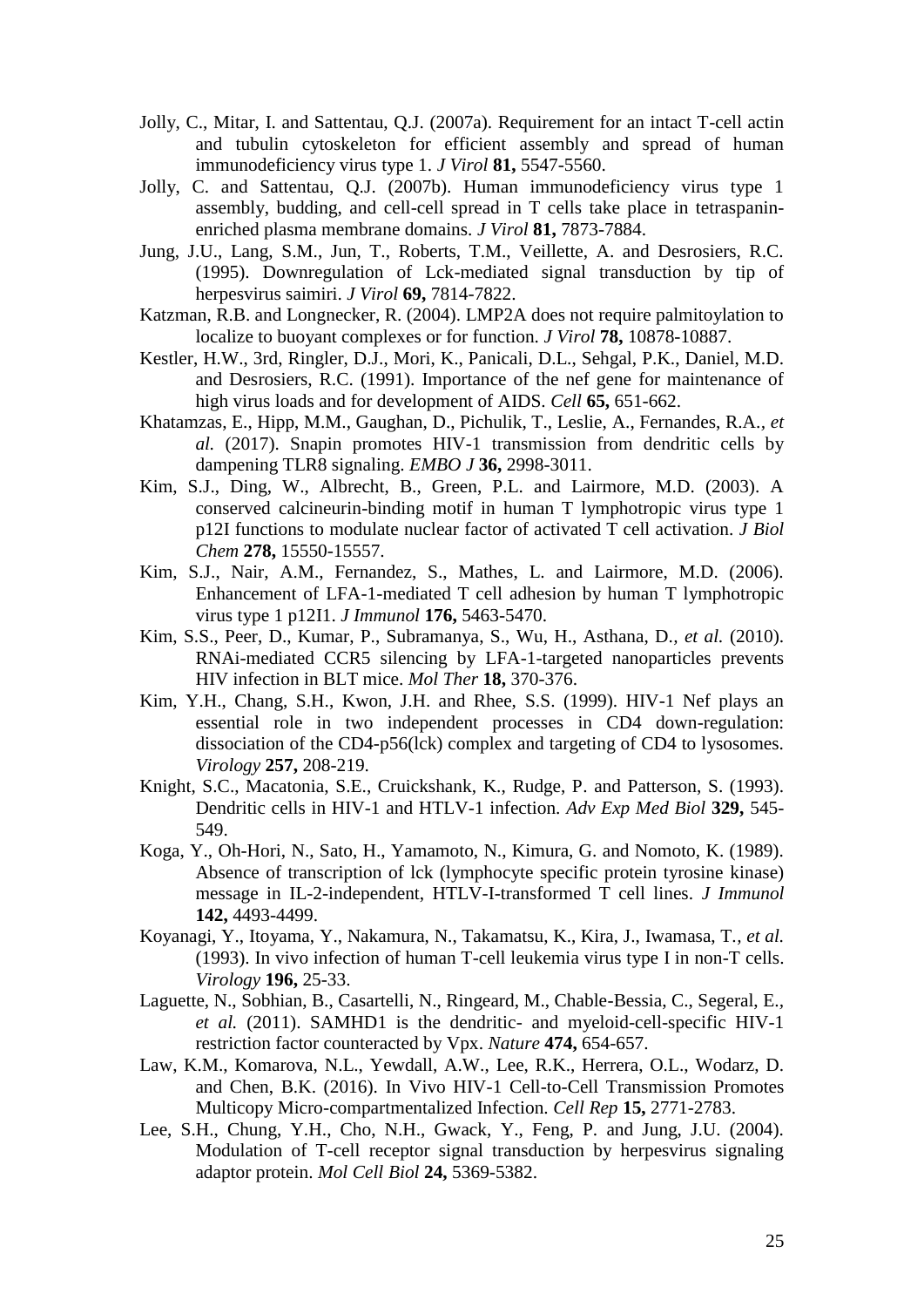- Len, A.C.L., Starling, S., Shivkumar, M. and Jolly, C. (2017). HIV-1 Activates T Cell Signaling Independently of Antigen to Drive Viral Spread. *Cell Rep* **18,** 1062- 1074.
- Li, H., Zony, C., Chen, P. and Chen, B.K. (2017). Reduced Potency and Incomplete Neutralization of Broadly Neutralizing Antibodies against Cell-to-Cell Transmission of HIV-1 with Transmitted Founder Envs. *J Virol* **91**.
- Macatonia, S.E., Cruickshank, J.K., Rudge, P. and Knight, S.C. (1992). Dendritic cells from patients with tropical spastic paraparesis are infected with HTLV-1 and stimulate autologous lymphocyte proliferation. *AIDS Res Hum Retroviruses* **8,** 1699-1706.
- Maki, A., Matsuda, M., Asakawa, M., Kono, H., Fujii, H. and Matsumoto, Y. (2003). Decreased CD3 zeta molecules of T lymphocytes from patients with hepatocellular carcinoma associated with hepatitis C virus. *Hepatol Res* **27,** 272-278.
- Manel, N., Kim, F.J., Kinet, S., Taylor, N., Sitbon, M. and Battini, J.L. (2003). The ubiquitous glucose transporter GLUT-1 is a receptor for HTLV. *Cell* **115,** 449- 459.
- McDonald, D., Wu, L., Bohks, S.M., KewalRamani, V.N., Unutmaz, D. and Hope, T.J. (2003). Recruitment of HIV and its receptors to dendritic cell-T cell junctions. *Science* **300,** 1295-1297.
- Menager, M.M. and Littman, D.R. (2016). Actin Dynamics Regulates Dendritic Cell-Mediated Transfer of HIV-1 to T Cells. *Cell* **164,** 695-709.
- Michel, N., Allespach, I., Venzke, S., Fackler, O.T. and Keppler, O.T. (2005). The Nef protein of human immunodeficiency virus establishes superinfection immunity by a dual strategy to downregulate cell-surface CCR5 and CD4. *Curr Biol* **15,** 714-723.
- Miyakawa, K., Nishi, M., Matsunaga, S., Okayama, A., Anraku, M., Kudoh, A.*, et al.* (2017). The tumour suppressor APC promotes HIV-1 assembly via interaction with Gag precursor protein. *Nat Commun* **8,** 14259.
- Mlcochova, P., Pelchen-Matthews, A. and Marsh, M. (2013). Organization and regulation of intracellular plasma membrane-connected HIV-1 assembly compartments in macrophages. *BMC Biol* **11,** 89.
- Monks, C.R., Freiberg, B.A., Kupfer, H., Sciaky, N. and Kupfer, A. (1998). Threedimensional segregation of supramolecular activation clusters in T cells. *Nature* **395,** 82-86.
- Muller, N., Avota, E., Schneider-Schaulies, J., Harms, H., Krohne, G. and Schneider-Schaulies, S. (2006). Measles virus contact with T cells impedes cytoskeletal remodeling associated with spreading, polarization, and CD3 clustering. *Traffic* **7,** 849-858.
- Murooka, T.T., Deruaz, M., Marangoni, F., Vrbanac, V.D., Seung, E., von Andrian, U.H.*, et al.* (2012). HIV-infected T cells are migratory vehicles for viral dissemination. *Nature* **490,** 283-287.
- Nath, M.D., Ruscetti, F.W., Petrow-Sadowski, C. and Jones, K.S. (2003). Regulation of the cell-surface expression of an HTLV-I binding protein in human T cells during immune activation. *Blood* **101,** 3085-3092.
- Nejmeddine, M., Barnard, A.L., Tanaka, Y., Taylor, G.P. and Bangham, C.R. (2005). Human T-lymphotropic virus, type 1, tax protein triggers microtubule reorientation in the virological synapse. *J Biol Chem* **280,** 29653-29660.
- Nethe, M., Berkhout, B. and van der Kuyl, A.C. (2005). Retroviral superinfection resistance. *Retrovirology* **2,** 52.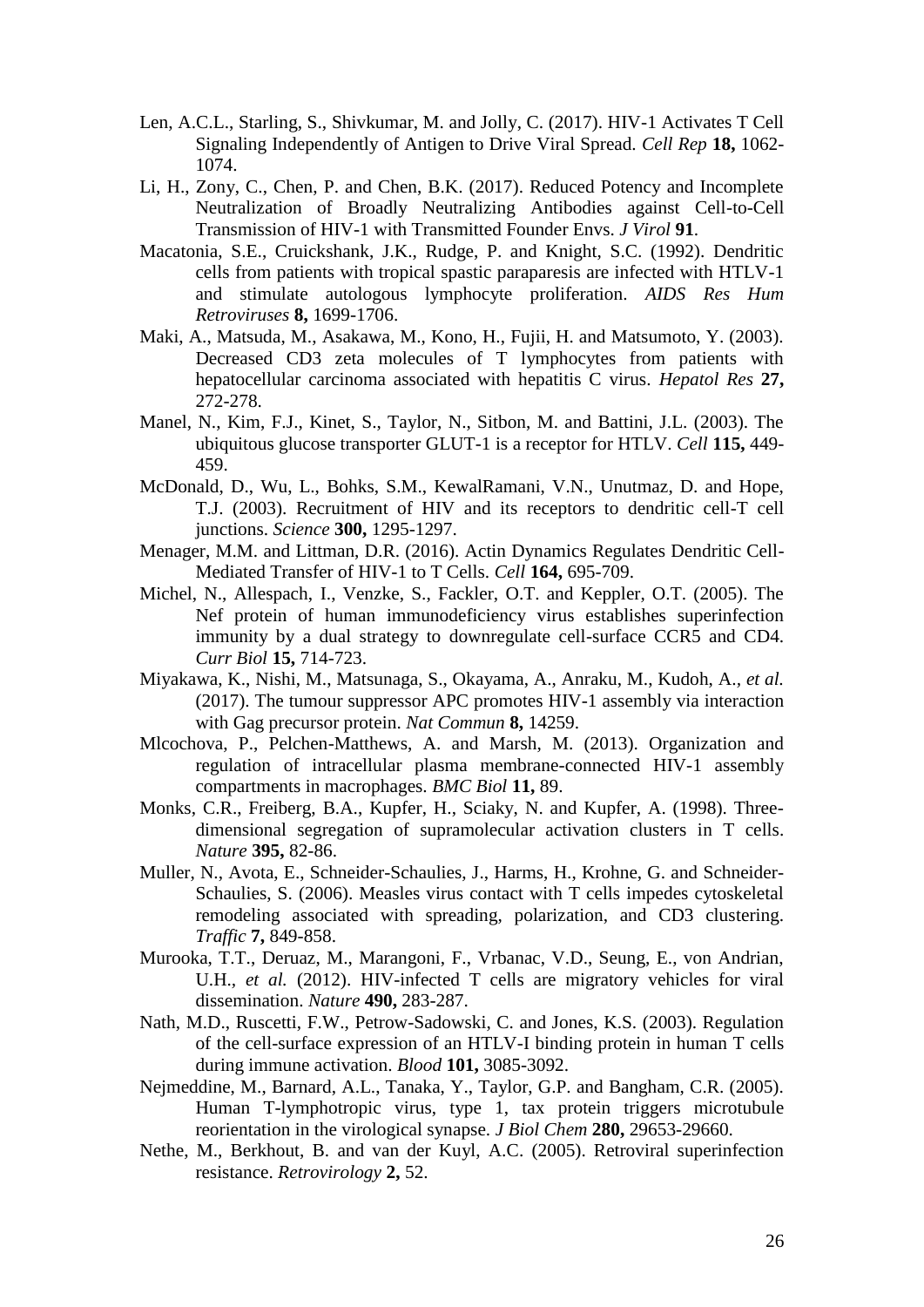- Niewiesk, S., Ohnimus, H., Schnorr, J.J., Gotzelmann, M., Schneider-Schaulies, S., Jassoy, C. and ter Meulen, V. (1999). Measles virus-induced immunosuppression in cotton rats is associated with cell cycle retardation in uninfected lymphocytes. *J Gen Virol* **80 ( Pt 8),** 2023-2029.
- Nikolic, D.S., Lehmann, M., Felts, R., Garcia, E., Blanchet, F.P., Subramaniam, S. and Piguet, V. (2011). HIV-1 activates Cdc42 and induces membrane extensions in immature dendritic cells to facilitate cell-to-cell virus propagation. *Blood* **118,** 4841-4852.
- Nkwe, D.O., Pelchen-Matthews, A., Burden, J.J., Collinson, L.M. and Marsh, M. (2016). The intracellular plasma membrane-connected compartment in the assembly of HIV-1 in human macrophages. *BMC Biol* **14,** 50.
- Osborne, D.G. and Wetzel, S.A. (2012). Trogocytosis results in sustained intracellular signaling in CD4(+) T cells. *J Immunol* **189,** 4728-4739.
- Pais-Correia, A.M., Sachse, M., Guadagnini, S., Robbiati, V., Lasserre, R., Gessain, A.*, et al.* (2010). Biofilm-like extracellular viral assemblies mediate HTLV-1 cell-to-cell transmission at virological synapses. *Nat Med* **16,** 83-89.
- Park, J., Cho, N.H., Choi, J.K., Feng, P., Choe, J. and Jung, J.U. (2003). Distinct roles of cellular Lck and p80 proteins in herpesvirus saimiri Tip function on lipid rafts. *J Virol* **77,** 9041-9051.
- Park, J., Lee, B.S., Choi, J.K., Means, R.E., Choe, J. and Jung, J.U. (2002). Herpesviral protein targets a cellular WD repeat endosomal protein to downregulate T lymphocyte receptor expression. *Immunity* **17,** 221-233.
- Pearce-Pratt, R., Malamud, D. and Phillips, D.M. (1994). Role of the cytoskeleton in cell-to-cell transmission of human immunodeficiency virus. *J Virol* **68,** 2898- 2905.
- Pena-Cruz, V., Agosto, L.M., Akiyama, H., Olson, A., Moreau, Y., Larrieux, J.R.*, et al.* (2018). HIV-1 replicates and persists in vaginal epithelial dendritic cells. *J Clin Invest*.
- Piguet, V., Gu, F., Foti, M., Demaurex, N., Gruenberg, J., Carpentier, J.L. and Trono, D. (1999). Nef-induced CD4 degradation: a diacidic-based motif in Nef functions as a lysosomal targeting signal through the binding of beta-COP in endosomes. *Cell* **97,** 63-73.
- Piguet, V. and Steinman, R.M. (2007). The interaction of HIV with dendritic cells: outcomes and pathways. *Trends Immunol* **28,** 503-510.
- Piguet, V., Wan, L., Borel, C., Mangasarian, A., Demaurex, N., Thomas, G. and Trono, D. (2000). HIV-1 Nef protein binds to the cellular protein PACS-1 to downregulate class I major histocompatibility complexes. *Nat Cell Biol* **2,** 163-167.
- Pinon, J.D., Klasse, P.J., Jassal, S.R., Welson, S., Weber, J., Brighty, D.W. and Sattentau, Q.J. (2003). Human T-cell leukemia virus type 1 envelope glycoprotein gp46 interacts with cell surface heparan sulfate proteoglycans. *J Virol* **77,** 9922-9930.
- Pohlmann, S., Baribaud, F., Lee, B., Leslie, G.J., Sanchez, M.D., Hiebenthal-Millow, K.*, et al.* (2001). DC-SIGN interactions with human immunodeficiency virus type 1 and 2 and simian immunodeficiency virus. *J Virol* **75,** 4664-4672.
- Puryear, W.B., Akiyama, H., Geer, S.D., Ramirez, N.P., Yu, X., Reinhard, B.M. and Gummuluru, S. (2013a). Interferon-inducible mechanism of dendritic cellmediated HIV-1 dissemination is dependent on Siglec-1/CD169. *PLoS Pathog* **9,** e1003291.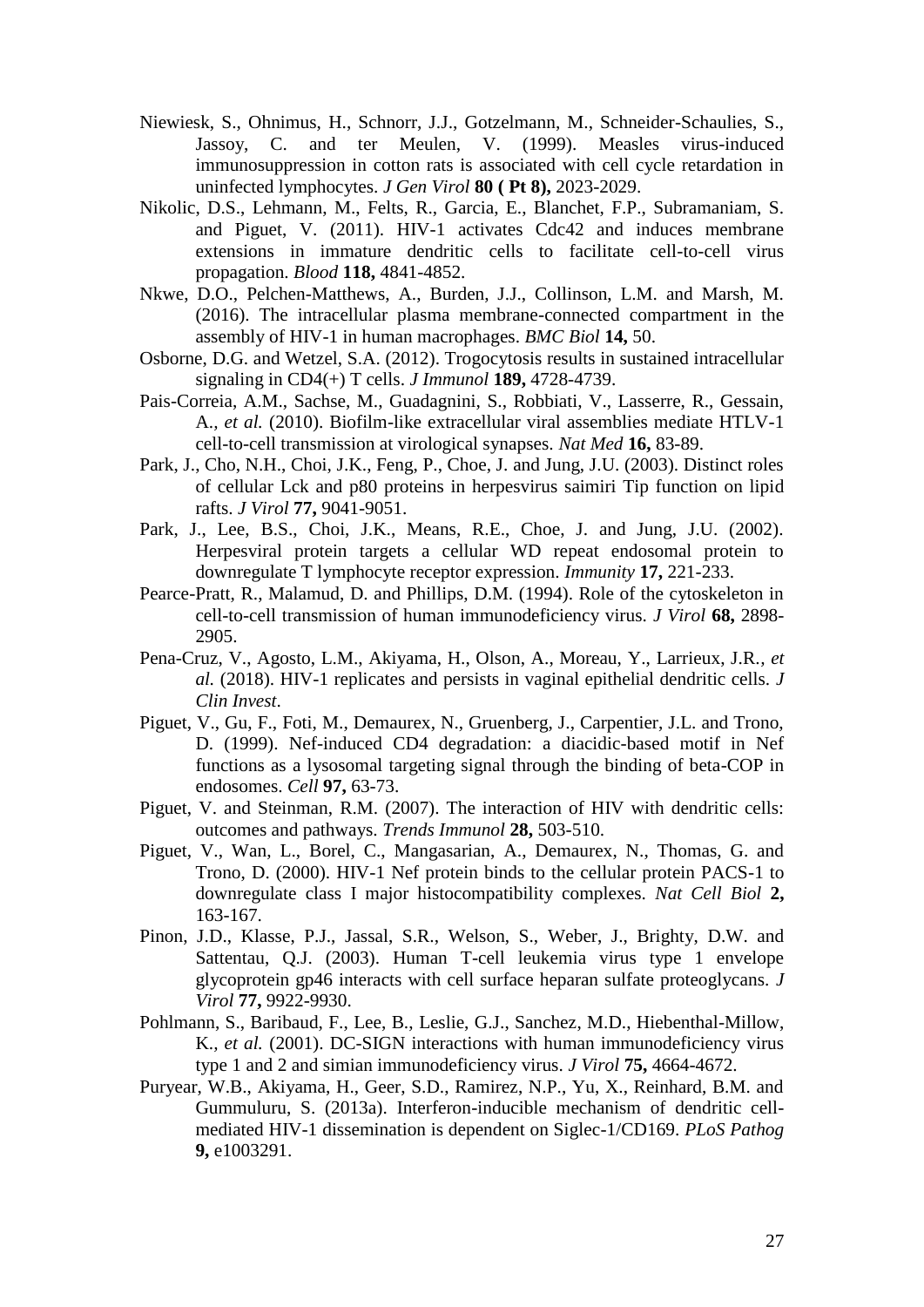- Puryear, W.B. and Gummuluru, S. (2013b). Role of glycosphingolipids in dendritic cell-mediated HIV-1 trans-infection. *Adv Exp Med Biol* **762,** 131-153.
- Puryear, W.B., Yu, X., Ramirez, N.P., Reinhard, B.M. and Gummuluru, S. (2012). HIV-1 incorporation of host-cell-derived glycosphingolipid GM3 allows for capture by mature dendritic cells. *Proc Natl Acad Sci U S A* **109,** 7475-7480.
- Real, F., Sennepin, A., Ganor, Y., Schmitt, A. and Bomsel, M. (2018). Live Imaging of HIV-1 Transfer across T Cell Virological Synapse to Epithelial Cells that Promotes Stromal Macrophage Infection. *Cell Rep* **23,** 1794-1805.
- Renkema, G.H., Manninen, A., Mann, D.A., Harris, M. and Saksela, K. (1999). Identification of the Nef-associated kinase as p21-activated kinase 2. *Curr Biol* **9,** 1407-1410.
- Rosa, A., Chande, A., Ziglio, S., De Sanctis, V., Bertorelli, R., Goh, S.L.*, et al.* (2015). HIV-1 Nef promotes infection by excluding SERINC5 from virion incorporation. *Nature* **526,** 212-217.
- Ryoo, J., Choi, J., Oh, C., Kim, S., Seo, M., Kim, S.Y.*, et al.* (2014). The ribonuclease activity of SAMHD1 is required for HIV-1 restriction. *Nat Med* **20,** 936-941.
- Saravanan, M., Asmalash, T., Gebrekidan, A., Gebreegziabiher, D., Araya, T., Hilekiros, H.*, et al.* (2018). Nano-Medicine as a Newly Emerging Approach to Combat Human Immunodeficiency Virus (HIV). *Pharm Nanotechnol* **6,** 17- 27.
- Schrager, J.A., Der Minassian, V. and Marsh, J.W. (2002). HIV Nef increases T cell ERK MAP kinase activity. *J Biol Chem* **277,** 6137-6142.
- Secchiero, P., Gibellini, D., Flamand, L., Robuffo, I., Marchisio, M., Capitani, S.*, et al.* (1997). Human herpesvirus 7 induces the down-regulation of CD4 antigen in lymphoid T cells without affecting p56lck levels. *J Immunol* **159,** 3412- 3423.
- Sewald, X., Ladinsky, M.S., Uchil, P.D., Beloor, J., Pi, R., Herrmann, C.*, et al.* (2015). Retroviruses use CD169-mediated trans-infection of permissive lymphocytes to establish infection. *Science* **350,** 563-567.
- Sewald, X., Motamedi, N. and Mothes, W. (2016). Viruses exploit the tissue physiology of the host to spread in vivo. *Curr Opin Cell Biol* **41,** 81-90.
- Shannon-Lowe, C. and Rowe, M. (2011). Epstein-Barr virus infection of polarized epithelial cells via the basolateral surface by memory B cell-mediated transfer infection. *PLoS Pathog* **7,** e1001338.
- Shishkova, Y., Harms, H., Krohne, G., Avota, E. and Schneider-Schaulies, S. (2007). Immune synapses formed with measles virus-infected dendritic cells are unstable and fail to sustain T cell activation. *Cell Microbiol* **9,** 1974-1986.
- Sigal, A., Kim, J.T., Balazs, A.B., Dekel, E., Mayo, A., Milo, R. and Baltimore, D. (2011). Cell-to-cell spread of HIV permits ongoing replication despite antiretroviral therapy. *Nature* **477,** 95-98.
- Singh, L., Kruger, H.G., Maguire, G.E.M., Govender, T. and Parboosing, R. (2017). The role of nanotechnology in the treatment of viral infections. *Ther Adv Infect Dis* **4,** 105-131.
- Smith, B.L., Krushelnycky, B.W., Mochly-Rosen, D. and Berg, P. (1996). The HIV nef protein associates with protein kinase C theta. *J Biol Chem* **271,** 16753- 16757.
- Sol-Foulon, N., Moris, A., Nobile, C., Boccaccio, C., Engering, A., Abastado, J.P.*, et al.* (2002). HIV-1 Nef-induced upregulation of DC-SIGN in dendritic cells promotes lymphocyte clustering and viral spread. *Immunity* **16,** 145-155.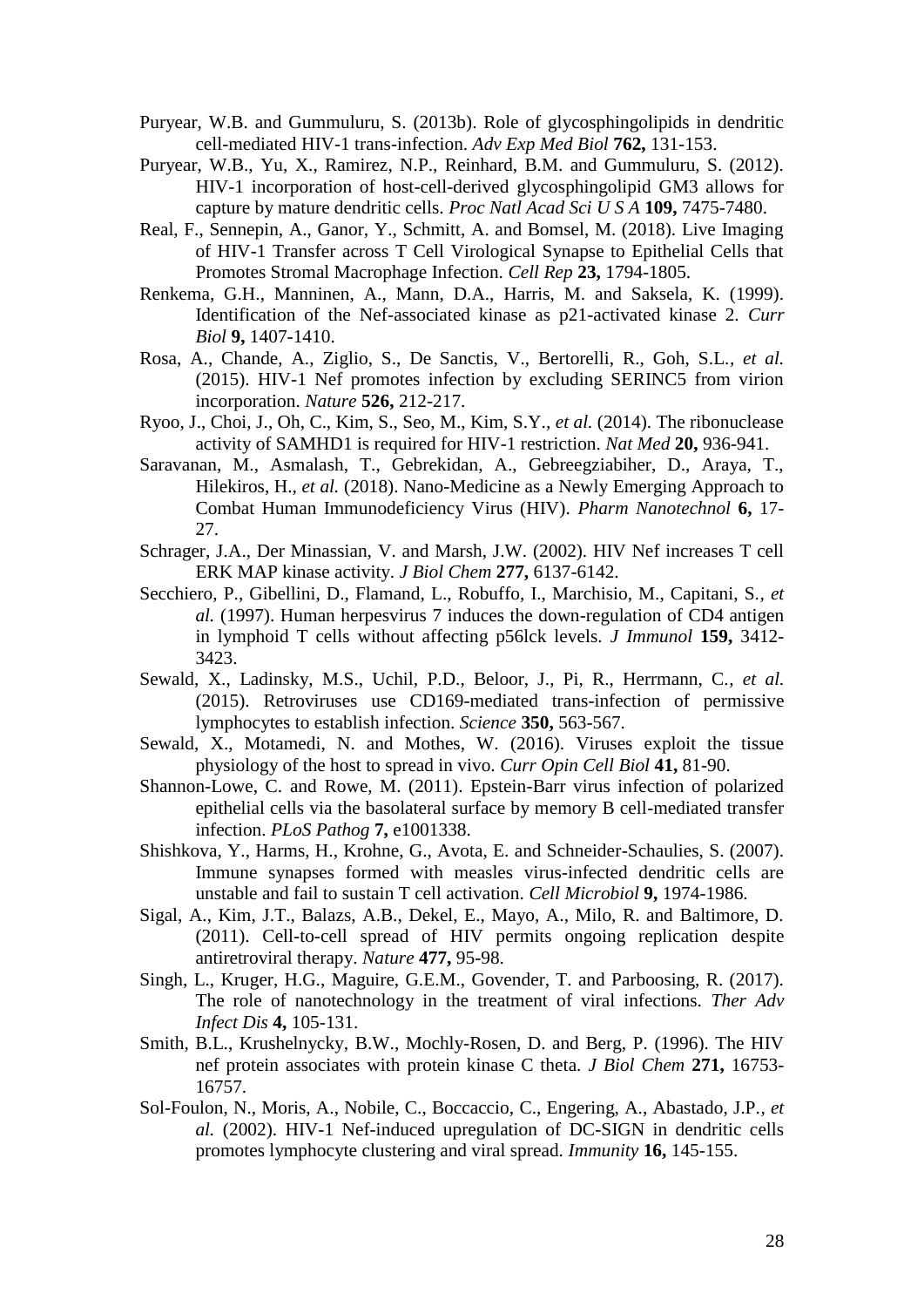- Sourisseau, M., Sol-Foulon, N., Porrot, F., Blanchet, F. and Schwartz, O. (2007). Inefficient human immunodeficiency virus replication in mobile lymphocytes. *J Virol* **81,** 1000-1012.
- Starling, S. and Jolly, C. (2016). LFA-1 Engagement Triggers T Cell Polarization at the HIV-1 Virological Synapse. *J Virol* **90,** 9841-9854.
- Sulczewski, F.B., Liszbinski, R.B., Romao, P.R.T. and Rodrigues Junior, L.C. (2018). Nanoparticle vaccines against viral infections. *Arch Virol*.
- Sullivan, B.M. and Coscoy, L. (2008). Downregulation of the T-cell receptor complex and impairment of T-cell activation by human herpesvirus 6 u24 protein. *J Virol* **82,** 602-608.
- Swigut, T., Shohdy, N. and Skowronski, J. (2001). Mechanism for down-regulation of CD28 by Nef. *EMBO J* **20,** 1593-1604.
- Takenouchi, N., Jones, K.S., Lisinski, I., Fugo, K., Yao, K., Cushman, S.W.*, et al.* (2007). GLUT1 is not the primary binding receptor but is associated with cellto-cell transmission of human T-cell leukemia virus type 1. *J Virol* **81,** 1506- 1510.
- Tassaneetrithep, B., Burgess, T.H., Granelli-Piperno, A., Trumpfheller, C., Finke, J., Sun, W.*, et al.* (2003). DC-SIGN (CD209) mediates dengue virus infection of human dendritic cells. *J Exp Med* **197,** 823-829.
- Thoulouze, M.I., Sol-Foulon, N., Blanchet, F., Dautry-Varsat, A., Schwartz, O. and Alcover, A. (2006). Human immunodeficiency virus type-1 infection impairs the formation of the immunological synapse. *Immunity* **24,** 547-561.
- Turville, S.G., Aravantinou, M., Stossel, H., Romani, N. and Robbiani, M. (2008). Resolution of de novo HIV production and trafficking in immature dendritic cells. *Nat Methods* **5,** 75-85.
- Turville, S.G., Cameron, P.U., Handley, A., Lin, G., Pohlmann, S., Doms, R.W. and Cunningham, A.L. (2002). Diversity of receptors binding HIV on dendritic cell subsets. *Nat Immunol* **3,** 975-983.
- Turville, S.G., Santos, J.J., Frank, I., Cameron, P.U., Wilkinson, J., Miranda-Saksena, M.*, et al.* (2004). Immunodeficiency virus uptake, turnover, and 2-phase transfer in human dendritic cells. *Blood* **103,** 2170-2179.
- Usami, Y., Wu, Y. and Gottlinger, H.G. (2015). SERINC3 and SERINC5 restrict HIV-1 infectivity and are counteracted by Nef. *Nature* **526,** 218-223.
- Van Prooyen, N., Gold, H., Andresen, V., Schwartz, O., Jones, K., Ruscetti, F.*, et al.* (2010). Human T-cell leukemia virus type 1 p8 protein increases cellular conduits and virus transmission. *Proc Natl Acad Sci U S A* **107,** 20738-20743.
- Vasiliver-Shamis, G., Dustin, M.L. and Hioe, C.E. (2010). HIV-1 Virological Synapse is not Simply a Copycat of the Immunological Synapse. *Viruses* **2,** 1239-1260.
- Wang, L., Eng, E.T., Law, K., Gordon, R.E., Rice, W.J. and Chen, B.K. (2017a). Visualization of HIV T Cell Virological Synapses and Virus-Containing Compartments by Three-Dimensional Correlative Light and Electron Microscopy. *J Virol* **91**.
- Wang, P., Li, M., Lu, W., Zhang, D., Hu, Q. and Liu, Y. (2017b). DC-SIGN promotes Japanese encephalitis virus transmission from dendritic cells to T cells via virological synapses. *Virol Sin* **32,** 495-502.
- Wang, Q.C., Feng, Z.H., Nie, Q.H. and Zhou, Y.X. (2004). DC-SIGN: binding receptors for hepatitis C virus. *Chin Med J (Engl)* **117,** 1395-1400.
- Xie, J., Tato, C.M. and Davis, M.M. (2013). How the immune system talks to itself: the varied role of synapses. *Immunol Rev* **251,** 65-79.